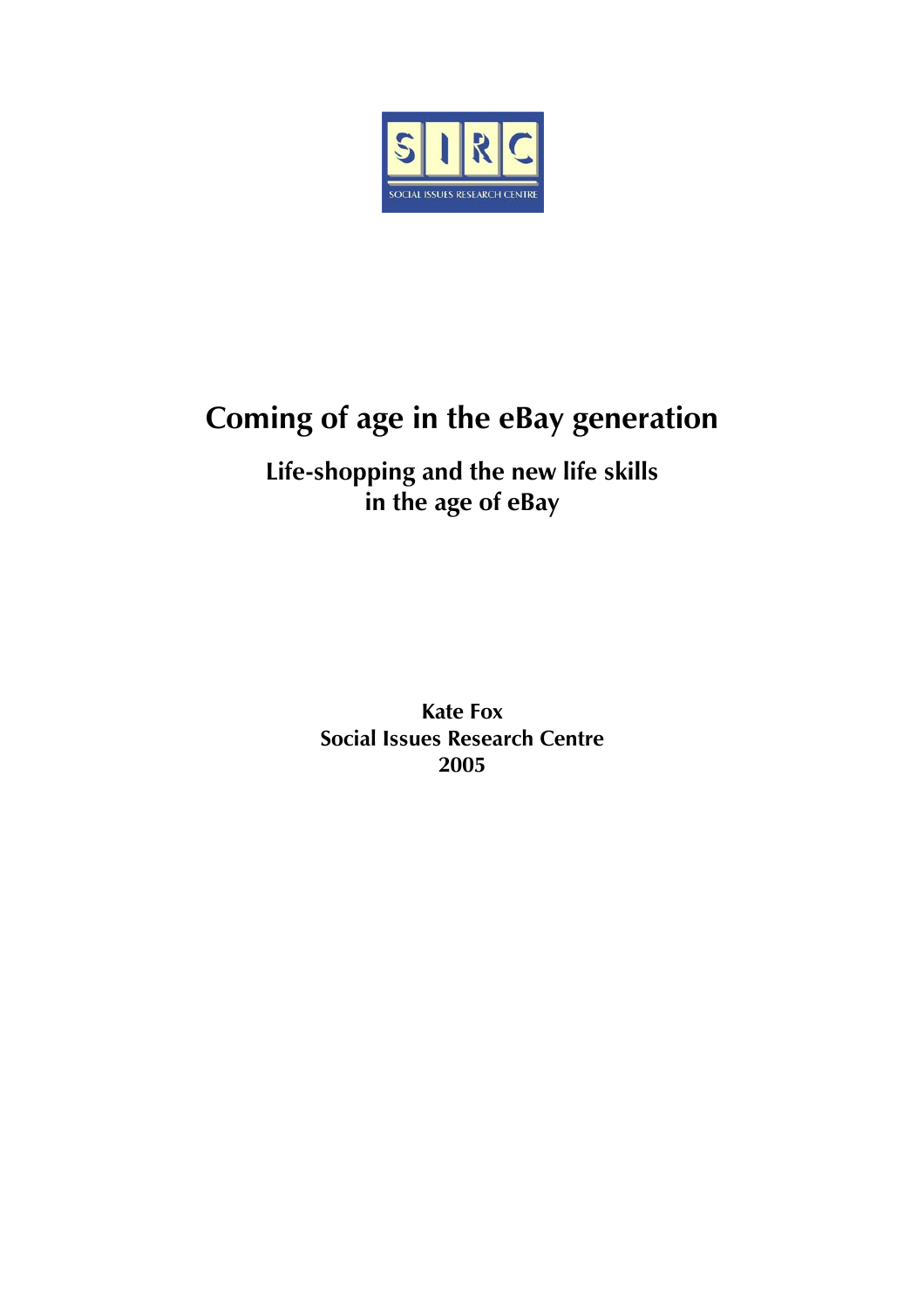## **Contents**

| Coming of age in the eBay generation: 'Life-shopping' and the new life skills for |
|-----------------------------------------------------------------------------------|
| Life-shopping, YEPPIES, Peter-Pan Syndrome, The New Collectivism and the          |
|                                                                                   |
|                                                                                   |
| Meet the YEPPIES - Young Experimenting Perfection-seekers5                        |
|                                                                                   |
|                                                                                   |
|                                                                                   |
|                                                                                   |
| The Peter-Pan Syndrome - the postponement of adulthood18                          |
| The New Collectivism - Underlying need for security, stability and community      |
|                                                                                   |
|                                                                                   |
| Future life-shopping: what does the future hold for the eBay generation? 24       |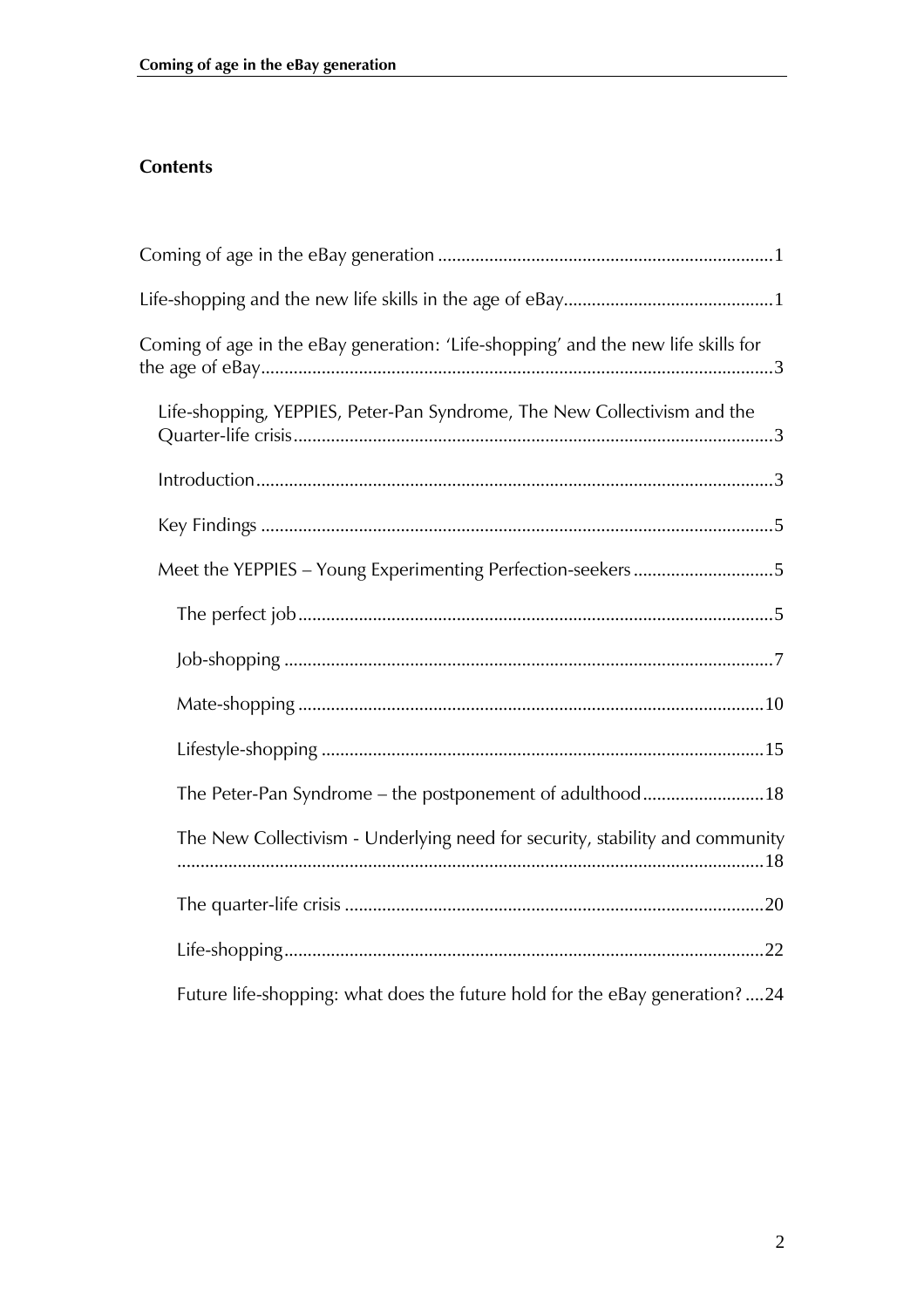## <span id="page-2-0"></span>**Coming of age in the eBay generation: 'Life-shopping' and the new life skills for the age of eBay**

## *Life-shopping, YEPPIES, Peter-Pan Syndrome, The New Collectivism and the Quarter-life crisis*

## *Introduction*

We've all heard about the 'quarter-life crisis', and associated trends such as adult children still living with their parents, becoming 'permastudents', taking second or even third gap years, job-hopping, mate-hopping, flat-hopping and generally failing to grow up and settle down in the traditional career-house-marriage-kids fashion. Even if they do get married, it's often a 'starter marriage' that falls apart within a few years – and none of them seems ready to have children until it's almost too late (apart, that is, from the ones who get pregnant while they're still at school).

Cue the customary national moan-fest: all the columnists and pundits and letterwriters are either complaining about the feckless behaviour and irresponsible attitudes of the youth of today, or bellyaching on their behalf about how difficult life is, what with student debts and house prices and all, or casting about for someone to blame – mostly coming up with the usual suspects: the government, the schools, the parents, the media, the internet, fast food, mobile phones, computer games...

But what's this really all about? What's really going on here? Why are young people having these 'quarter-life' or 'mid-youth' crises'? Why can't they just grow up, settle down, knuckle under and get on with it (this debate seems to be awash with phrasal verbs) like their parents did? What exactly is their problem? eBay commissioned the social scientists at the Social Issues Research Centre (SIRC) to find out.

We set out to provide insight into the lives of the 'eBay generation' – those reaching adulthood in the current 'age of eBay. Our aim was to explore and explain current concerns about the 'quarter-life crisis' and associated trends, but also to look ahead: what does the future hold for the eBay generation? What new life-skills will be needed for the age of eBay?

The SIRC study draws on a wide range of data sources – including:

- a critical review of the available research and statistics on young people's lives and opinions;
- SIRC's own national surveys and qualitative studies on different aspects of young people's lifestyles and attitudes (everything from drinking and flirting to risk-taking and saving);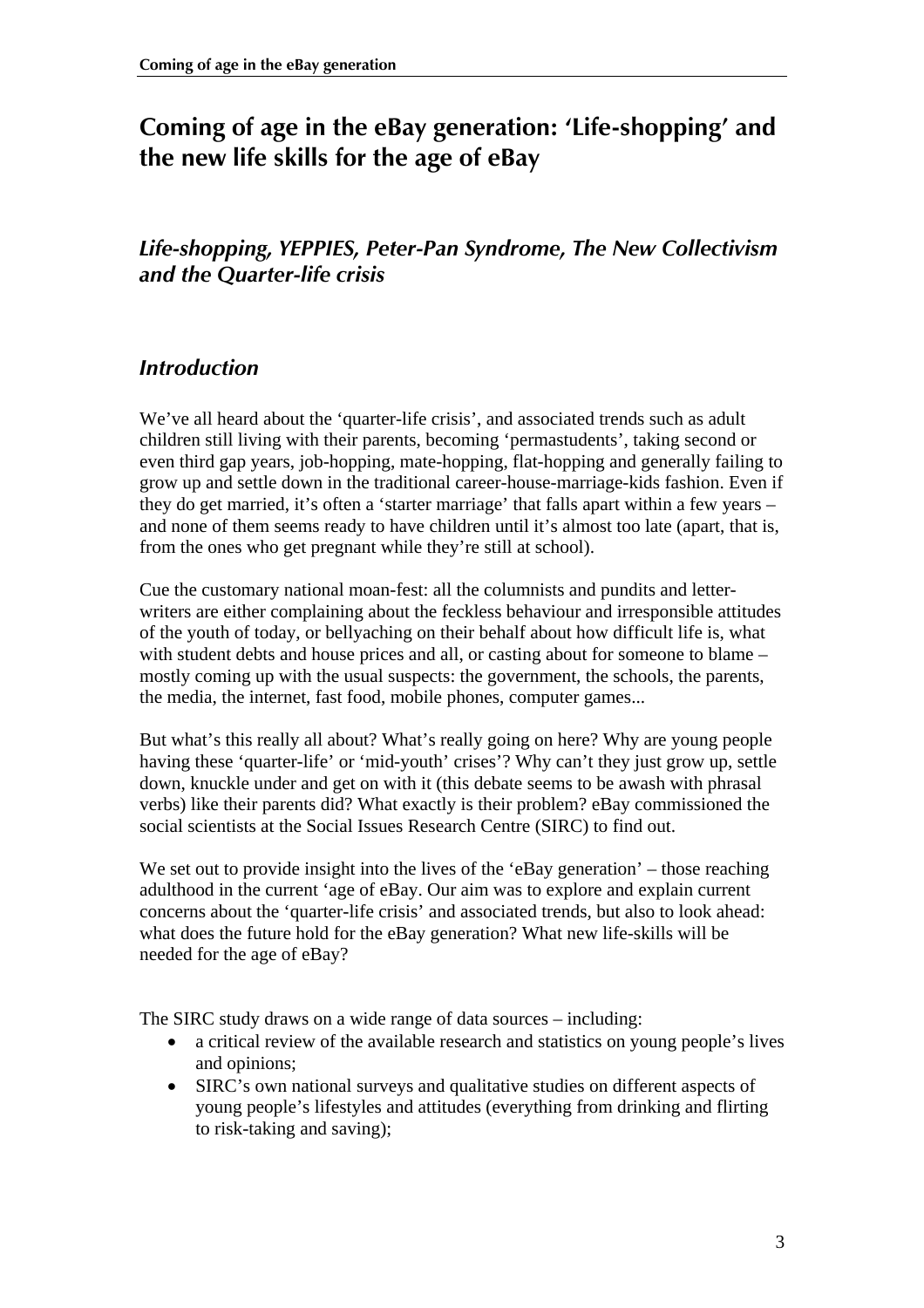• specific focus groups and in-depth interviews exploring the lifestyles, thoughts, plans, hopes and fears of people in both the quarter-life-crisis agegroup and the previous generation.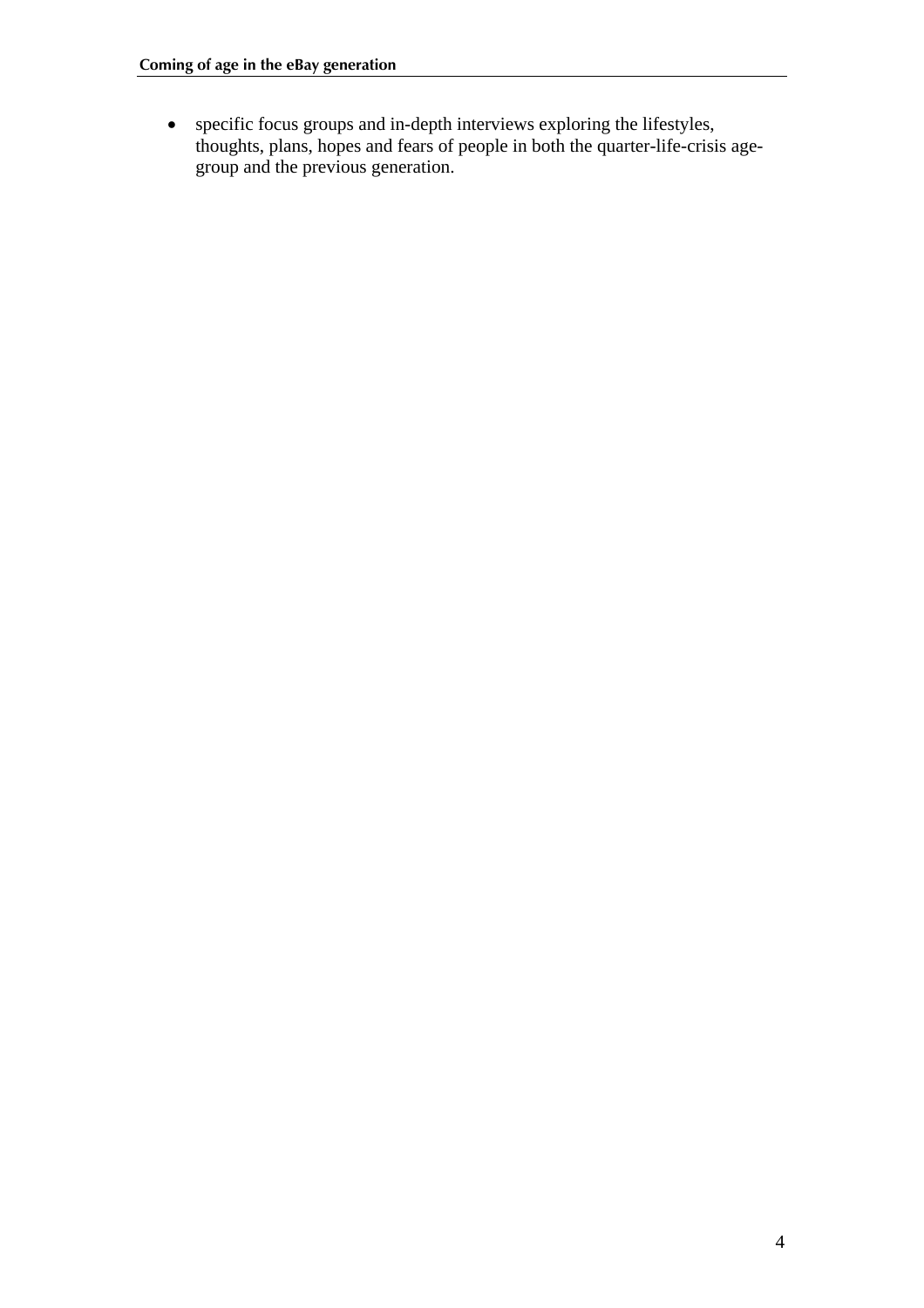## <span id="page-4-0"></span>*Key Findings*

## *Meet the YEPPIES – Young Experimenting Perfection-seekers*

#### **The perfect job**

The YUPPIES of the 1980s were motivated by money and status – and they knew how to get both. Today's young school-leavers and graduates are less certain, less single-mindedly materialistic, but also more ambitious: they want 'fulfilment', although they are not quite sure what it is, and even less clear on how to get it.

In a recent survey of 25-year-olds, for example, an ambiguous, ill-defined desire for 'personal fulfilment' was the main career motivator for 74 per cent of respondents – rated considerably higher than more tangible goals such as money (35 per cent) and status (28 per cent). This was a survey of both graduates and non-graduates, suggesting that the desire for 'personal fulfilment' is by no means confined to the more educated classes.

According to another study, nearly nine out of 10 young people are seeking careers that would 'add purpose to their lives as well as fulfil their potential at work', 59 per cent feel that their current job 'doesn't fulfil' these 'wider life ambitions' and 50 per cent feel that their employers 'do not care about them as individuals'. Employers who 'fail to accommodate and listen to these wider ambitions' risk leaving their young employees 'feeling frustrated and de-motivated'. In fact, eighty-three per cent of these employees are already having a 'quarter-life crisis', and over half are looking for another job, one that will give them this 'more fulfilling work'.

It is not entirely clear what such 'fulfilment' would consist of (indeed, the title of the report is 'Searching for Something'), but employers are urged to 'embrace the whole person', 'find out where your young employees' passions come from' and 'understand what frustrates and motivates them inside and outside of work'. If they do not 'keep stretching and challenging' their young employees, and encouraging them to 'explore their leadership potential inside and outside of work', the perfection-seeking youngsters will quit.

So, these studies give us some insight into the restless job-hopping of today's young employees. The 'something' they are searching for may well be unattainable, but they have high – some would say unrealistic – expectations, and they move from job to job, or indeed from career path to career path, desperately seeking perfection.

These high expectations are reinforced, and the perfection-seeking job-hopping encouraged, by those advising young people on how to get through their 'quarter-life crisis'. A typical web-magazine article reminds young women that 'in this day and age you can have it all…you don't have to have a career plan…you can make decisions now and change your mind later'. Twentysomethings are advised to:

'Ask yourself what makes you happy and feel good about yourself…think about all your positive attributes. And I mean all of them…Imagine yourself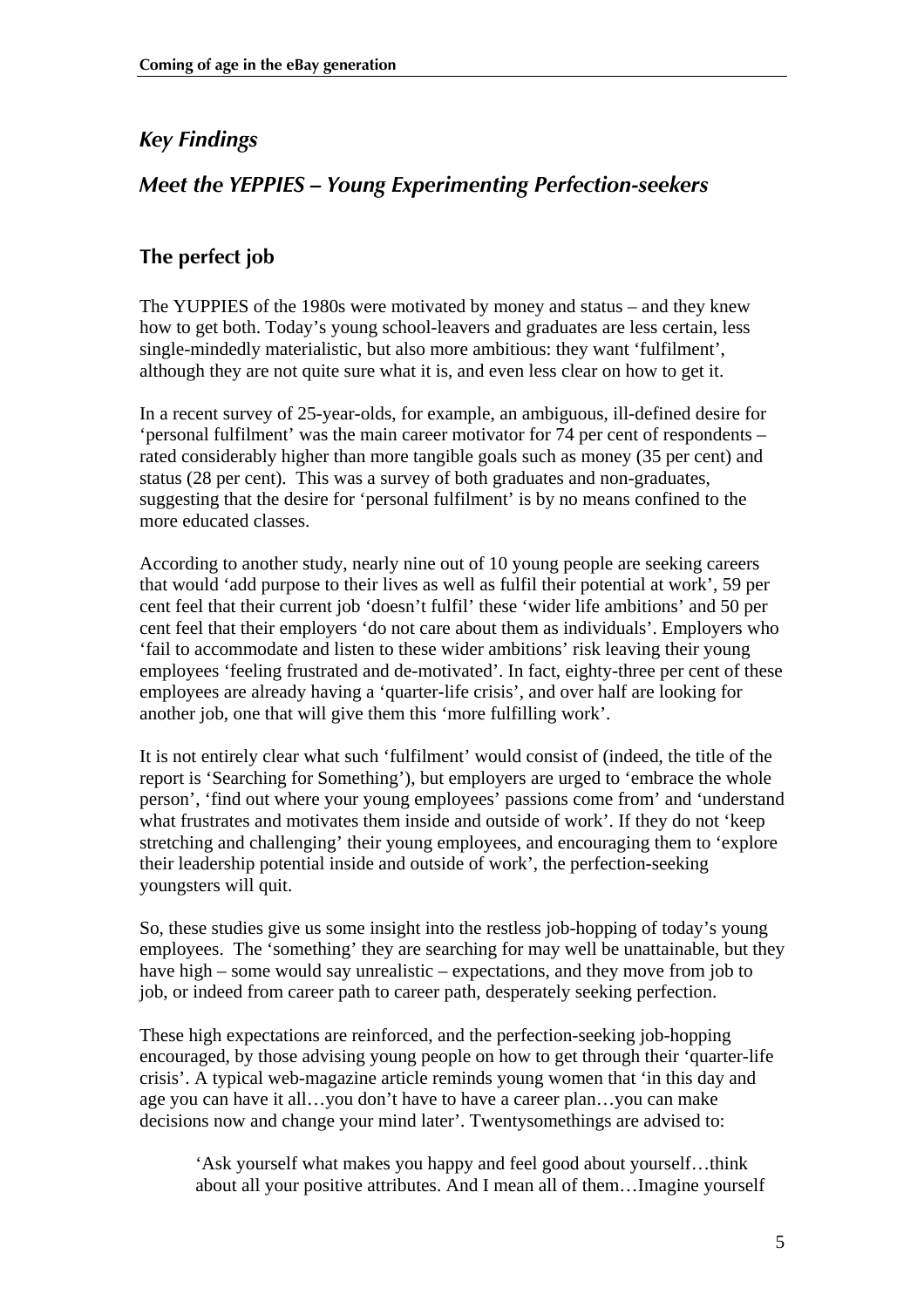20 years from now and ask yourself what you would regret not having done…Give yourself time to work out what you want.'

They are offered a role model who is:

'talking about giving it all up and going travelling for a year to get her head straight. And don't forget that's one of the wonderful things about being in your 20s: you can just bugger off if you feel like it and figure it all out'.

Another self-help book tells young people that 'A rewarding career…is out there waiting for you, and you will get there'. Yet another promises inspirational stories of twentysomethings describing their 'struggles' to 'figure out a direction', 'carve out a personal identity' and 'resolve self-doubts'.

Just a few examples, but these are representative of current trends, and we found in our focus groups and interviews that the high expectations, the sense of *entitlement* to personal fulfilment that the self-help books and websites promote, is reflected in the mindset of young people, in the way they talk and think about their careers.

*"I think happiness is the most important thing on the planet, really. There are so many options now, there is so much more available to us now…the fact that there so much available to us can make you wander from job to job. I remember my Dad always saying to me 'If you don't like it, you can try something else' – I was always trying everything."* Male, 21

*"I think it's partly people feeling more motivated to identify what they want to do…they're not so happy to settle for the 'I'm here and this is as good as it gets' – they think 'no, there must be something better out there, I want to find something that's more suitable for me or better for my skills'*" Female, 35

Twentysomethings in particular have aspirations, both financial and in terms of the degree of personal fulfilment they expect from their careers, which might be regarded as unrealistic. They often expect to find a career that will somehow allow them to combine and use *all* of their skills and talents, however apparently unrelated these may be. A 25-year-old man explained:

"*Because I've covered quite a lot in my life I'm able to use a lot of different skills in deciding what I want to do and what have you…I think it would be a waste not to use catering seeing as I've done so much of it, so to try and mix that and interior design together…"* 

This interviewee complained that employers "ask you what 'specific' experience you have in that field – sometimes you don't have any, although you yourself feel you could take that flexibility into a job, employers don't always see it that way…" Despite the short-sightedness of employers who failed to see his lack of experience as 'flexibility', he remains optimistic:

*"I guess it used to be the fact that you start in a company at the bottom and work your way up…now things aren't so set – you can just walk into a*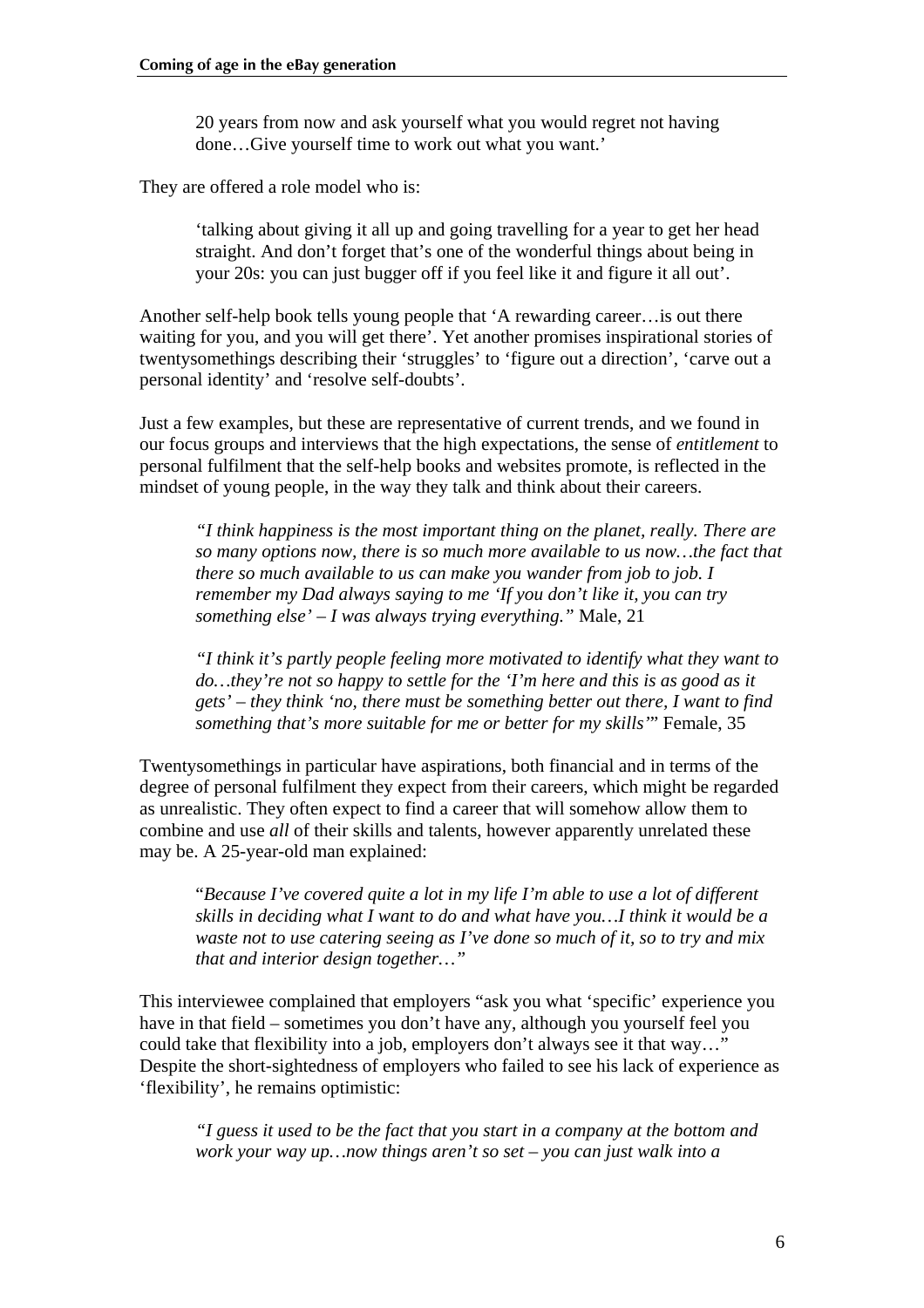<span id="page-6-0"></span>*£70,000-a-year job…I think the expectations now are much higher…you can walk into top jobs."* 

A 23-year-old female graduate complained that she was in a crisis over career paths because:

*"I like the idea of being a journalist, maybe a science journalist, but then that wouldn't satisfy my artistic side, designing and making things – but then I wouldn't just want to do art or design as a career; I need something more intellectual…"*

Whereas previous generations might have resigned themselves to making a career out of one talent, and practising the other in their spare time, the YEPPIES want it all.

Another 23-year-old female declared:

*"I'm not going to throw myself into anything that I'm not one hundred percent happy doing."* 

Again, previous generations might have settled for something less than 100 per cent total happiness – but such expectations seem to be commonplace among today's YEPPIES.

A thirtysomething female summed it up:

*"We have high expectations of personal happiness now, which I don't think my parents from their generation had."* 

Another mid-thirties male agreed:

*"It's almost our fundamental right!"*

#### **Job-shopping**

In 1975, young people under 25 could expect to be in their second job within 3 years of entering employment; by the 1990s, they would expect to be in their fourth job. Or taking a further-education course (in 2004, just under half of all working-age people studying for a qualification were 25 or older). Or starting their own business (or at least thinking about it: in 2003, nearly half of 15 to 19-year-olds were considering setting up their own business when they left school). Or taking a second 'gap year'. Or going travelling for a bit. Or 'burning out' by the age of thirty and 'downshifting' to a less stressful career option.

In pursuit of the perfect job or the most rewarding career, we found that young people are adopting an 'experimental', 'shopping' approach, in which they 'try on' a variety of different jobs, higher-education courses, business ventures or career paths, hoping to find one that will 'fit' – one that will offer the Goldilocks-like 'just right' combination of salary, work-environment and that elusive 'personal fulfilment'. When in doubt (which is often), they 'go travelling' – to escape from the pressures of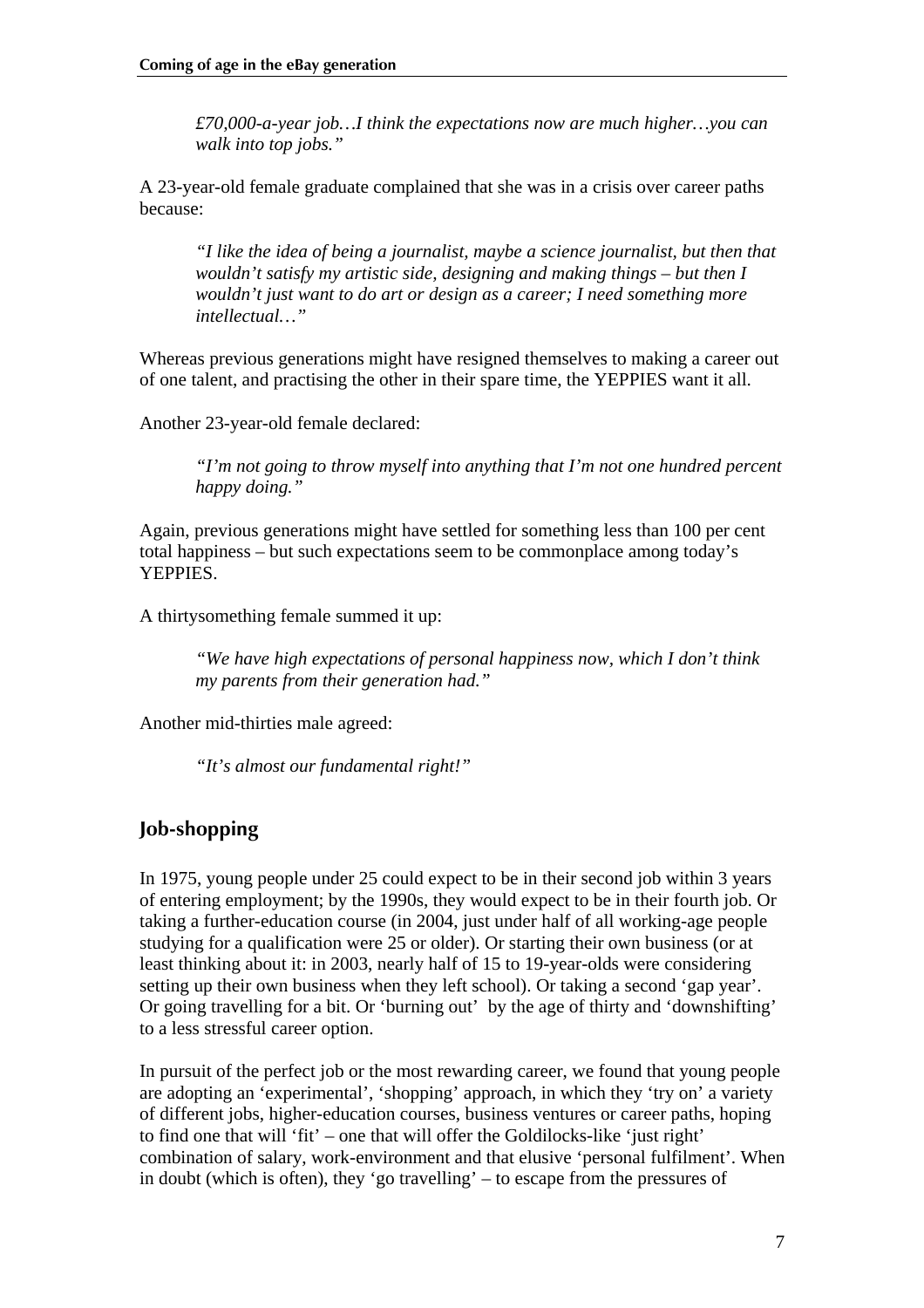perfection-seeking and/or in search of further enlightenment or fulfilment or 'something'.

*"I did a degree in religious studies…then I tried dance and acting and so on because I didn't really know what to do…I'm working in a restaurant and living at home so I guess I have an easy lifestyle, but I have just reapplied to university so I guess I'll be a student again next year, but that's not a definite, it's between that and travelling – we'll have to wait and see – I have been doing an interior design course as well…"* Male, 25

*"At the moment I'm just kind of having this transient phase where I'm trying to decide at the moment whether I want to go into fashion or journalism and what would be more financially rewarding and rewarding in other ways."*  Female, 23

*"There's always the opportunity to do something else – like I could quit my job tomorrow and go and live abroad and try out something else and not feel bad about it. I'll do my teaching course and then hopefully get a teaching job in London and try that out. I think the teacher thing will be quite good even if it ends up being a Plan B – at least I've got the holidays where I can do other courses…"* Female, 23

And this job-shopping is not just characteristic of twentysomethings: we interviewed many people in their thirties – even late thirties – who had still not quite decided 'what to do when I grow up', and were still experimenting, shopping around for the right career

*"I studied Arabic, Islamic studies and then after that went to do a bit of aid work and then finished that and came back and did some charity work here. After that got into a bit of political activism on a sort of voluntary basis – I was doing that for about a year and then after that came back – I've missed out quite a few bits in the middle – now I've been doing care work as a sort of growing theme through that as a sort of, you know, get some money while I can while other things weren't going on – y'know, projects abroad and things – and that's what I'm doing at the moment."* Male, 32

*"I did odd jobs like waitressing and working in a bakery and all sorts of things for 6 months or something and then went into the hotel industry, realised I couldn't stand it after 5 years and then I went and waitressed to get some money to go to college. I did a 9-month intensive course in graphic design and then I got freelance jobs from graphic design and then went on to teach graphic design, which I loved…but I didn't feel it was going anywhere because all the students were getting great jobs and I was just teaching the same thing again and again, so got out of that even though I loved it and I currently work as a graphic designer and have been there for 2 and a half years, but just today I have applied for another job…which encompasses project management as well as design…that I would see as a career move definitely and if it worked out well I would want to stay. Then the only other thing I want to do is set up my own business…"* Female, 33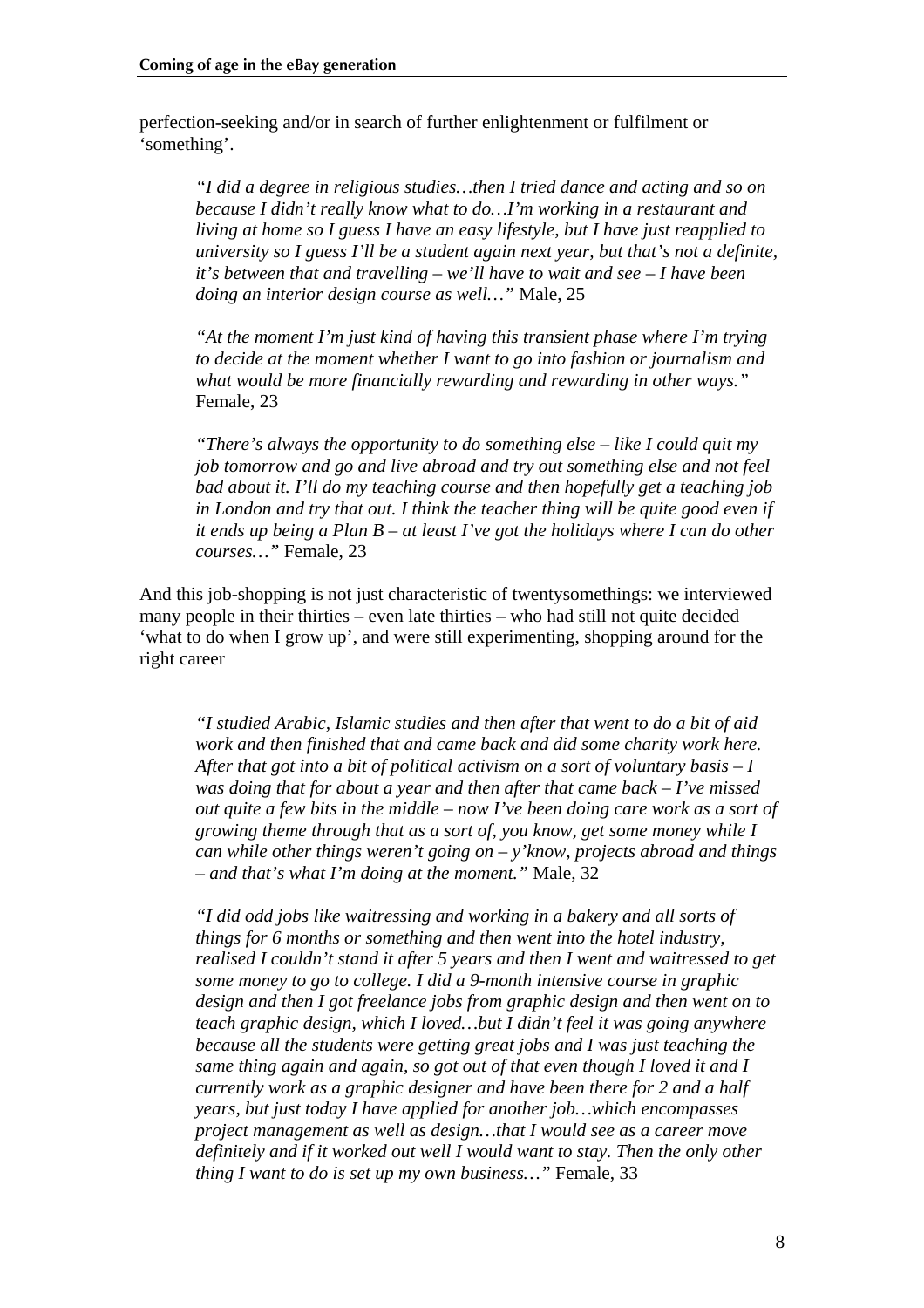*"I did a bit of studying at university doing English and French, then sort of had a change of heart, did a bit of travelling, came back, worked in restaurants, had another change of heart, went back and did law and have really focused on that ever since…although it doesn't stop me from thinking about something completely different as well, my own business maybe…"*  Female, 38

*"I don't know what I want to do when I'm grown up."* Female, 47 (!)

Some young people seem to be quite systematic and judicious about their jobshopping, in much the same way that some people tend to be shrewd and methodical in their shopping for consumer goods: they do their research, compare options, weigh up the pros and cons. Others are more 'impulsive' job-shoppers, 'browsing' the job market in a rather vague, aimless fashion, drifting from job to job, changing educational courses or career tracks on a whim, dropping it all to go travelling or have yet another 'gap year' – and generally avoiding 'settling' for a particular job or career for as long as possible. Even the concept of 'loyalty' to an employer seems to have been radically re-defined:

*"People are more prepared to leave and they know that after a year or eighteen months, that's enough to demonstrate loyalty or that they are not flyby-night with one employer…" Female, 38* 

For many young people, however, even the 'browsing', impulsive type of jobshopping is an essentially positive process – by 'trying on' a number of different jobs or career paths, they learn what they are good at, and eventually discover who they are and what they want from the world of work. They have the flexibility to change direction and 'move on' when something doesn't work out, rather than settling for an unsatisfactory or unfulfilling job.

*"Moving from job to job for me definitely has been finding what I've liked and what my skills are and what I'm good at, and that's why I've moved on from one place to another, just to get the best that I could out of that company –the best training and the best learning – but in none of those companies could I ever see myself staying there forever." Female, 33* 

*"As you learn new things you change your ambitions a little bit more…as you learn about that field you find it's maybe not quite how you expected it to be…success is hugely important, and it's a real decision to give something your all, or when to give something your all." Female, 23* 

Having said that, it would be wrong to assume, as some have done, that all this jobshopping is indicative of a fundamental shift in society as a whole towards restlessness and impermanence – the death of the long-term career or any form of stable employment. Young people are more demanding than previous generations, and more willing to experiment, which means that they tend to job-shop for longer, but they do eventually settle down. Over half of all job changes occur before the age of 30, and a quarter before the age of 20.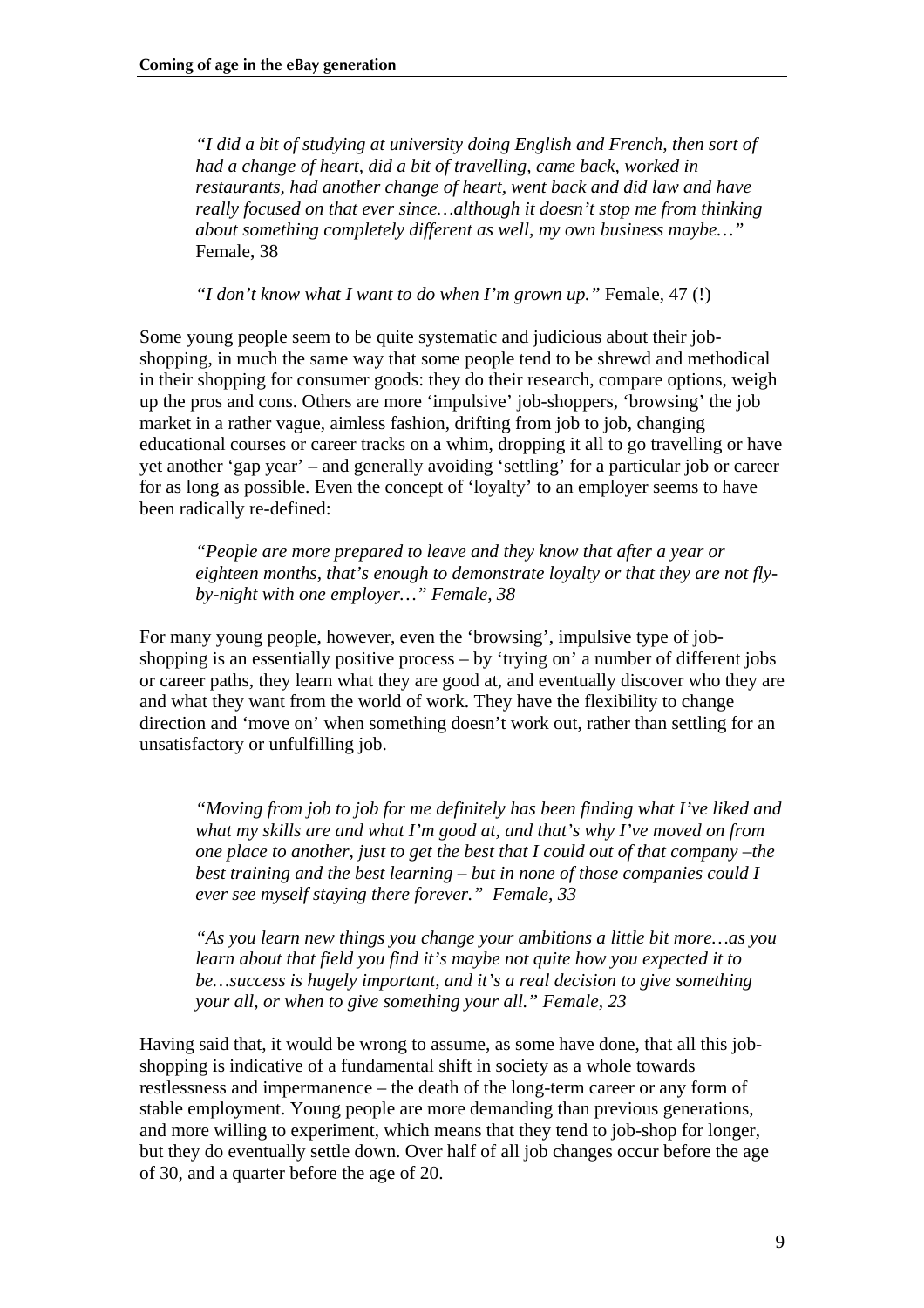<span id="page-9-0"></span>This 'job-shopping' process has partly been made easier by the Internet (a Googlesearch on 'careers' offered over 22 million sites). Young people can now, as one of them put it:

*"apply for a job from your home – you don't need to take an afternoon free to go out and apply for jobs…now you can apply for a job at 9pm, having a glass of wine." Male, 28* 

Another pointed out that the internet also in some sense encourages 'job-shopping', simply by presenting so many possible options:

*"There are all those job sites with stuff on them you might never have thought of doing, so you browse through them going 'Oh, is that me? Oh, hang on, maybe that's more my sort of thing? Oh, maybe I could be a – oh, I don't know, garden designer or whatever – then you find links to get more details, to see if it's you or not…I sometimes think there's almost too much choice, I want to try too many things, you know?" Female, 22* 

*"Yeah, like in TopShop!" Female, 23* 

As well as the clear 'shopping' references, it is particularly telling that our interviewees used phrases such as "is that me?" and "to see if it's you or not" in relation to internet-shopping for jobs and careers. The search for a job or career is a search not just for a means of making a living and/or something interesting to do, but a search for an *identity*. Another focus-group participant explained a recent careerchange as being:

*"not only to give myself more options, but [because] I wasn't interested in only being one person." Female, 36* 

Whether employers are moving towards a more sympathetic, 'holistic' view of young job candidates and employees, treating them as unique and valuable individuals, helping them to develop their full potential and trying to understand their passions and frustrations, is another question. One recent survey of 900 recruiters showed that candidates are most likely to be excluded from shortlists if they write too much, or give too much detail, in the 'other interests' section of their CV. Job seekers who give too much personal detail are even more likely to damage their chances than those who cite 'drinking' as their only 'other interest'.

#### **Mate-shopping**

As with job-shopping, an 'experimental' or 'shopping' pattern can be seen in young people's approach to relationships – to the process of courtship and mate-selection. This experimenting is clear from the ever-increasing number of sexual partners young people now have: in a recent survey, for example, only four per cent of 35-44 year old females reported having had two or more sexual partners in their lifetime, compared to 10 per cent of 25-34 year olds and 30 per cent of 20-24 year olds (the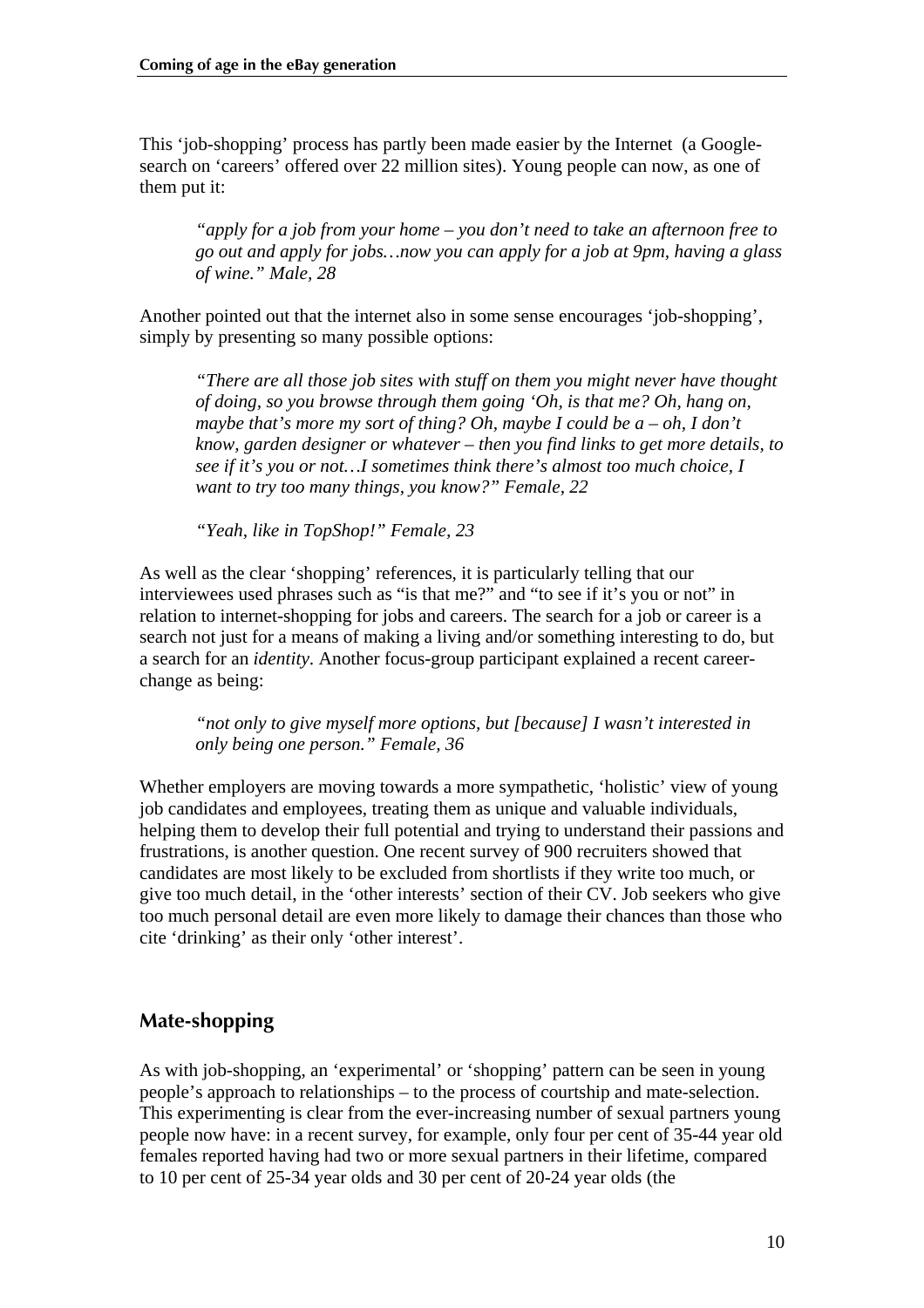corresponding figures for males were 13 per cent, 16 per cent and 38 per cent). Another survey showed that the average number of lifetime sexual partners among the whole 16-44 age group had increased from two to four among women, and from four to six among men, since 1990.

Just as young people now postpone the decision to 'commit' to a career, so they postpone commitment to a life-partner. They are getting married much later: the average age at first marriage in 1971 was 25 for men and 23 for women; by 2003, this had increased to 31 for men and 29 for women. The percentage of young people living on their own doubled between 1986 and 2004, and if we take into account the ever-increasing number of young adults still living with their parents (in 2004, about 40 per cent of men aged 20-29 and about 25 per cent of women in this age group), that's a lot of singletons – and singletons who are not even ready to cohabit, let alone get married!

In a recent SIRC study on changing patterns in courtship and mating behaviour, we found that *perceptions* have changed along with the changes in marriage statistics, and many people nowadays feel under less pressure to get married or 'settle down' with a long-term partner while still in their twenties or thirties. Perhaps one of the most striking findings of this study was that in our national survey, there was no age difference in the level of concern expressed about finding a partner or being 'left on the shelf'. Fifty-one percent of 18-24 year old singletons said that they were "Not at all concerned – I never think about it", but so did 57 percent of 25-34 year old singletons and even 54 percent of 35-40 year old singletons.

There was also no significant difference between the sexes in responses to this question, with 56 percent of men and 52 percent of women saying that they were "Not at all concerned" about finding a partner, and only 9 percent of men and women saying that they were "Very concerned".

These findings suggest that many modern British singletons are enjoying what might be described as a sort of 'prolonged adolescence' – remaining deliberately single and carefree, and avoiding the commitment and responsibility of marriage and children for as long as possible. This Peter Pan culture among singletons was confirmed in our focus groups and fieldwork interviews, where even people in their thirties often expressed the view that they were still too young to 'settle down':

*"I am quite happy being single. I don't have time for a boyfriend. Sometimes after a bad day I think it might be nice to have someone, but generally I get my little hits of flirting on a Friday night that keep me going for the rest of the week." Female, 33* 

*"I'm only 35. I don't feel ready for all that grown-up get-married-have-kids stuff. I'm having fun. Maybe when I'm 40 I'll start thinking about it. Or maybe 45? But it's a bit different for women, because of the biological clock" Male, 35* 

There may of course be an element of Social Desirability Bias<sup>[1](#page-10-0)</sup> in these responses, but that in itself suggests that the these views and attitudes have become normative, that

<span id="page-10-0"></span> $\overline{a}$  $<sup>1</sup>$  A standard error on self-report measures, due to respondents attempting to present themselves in a</sup> 'socially desirable' light – otherwise known as 'lying'.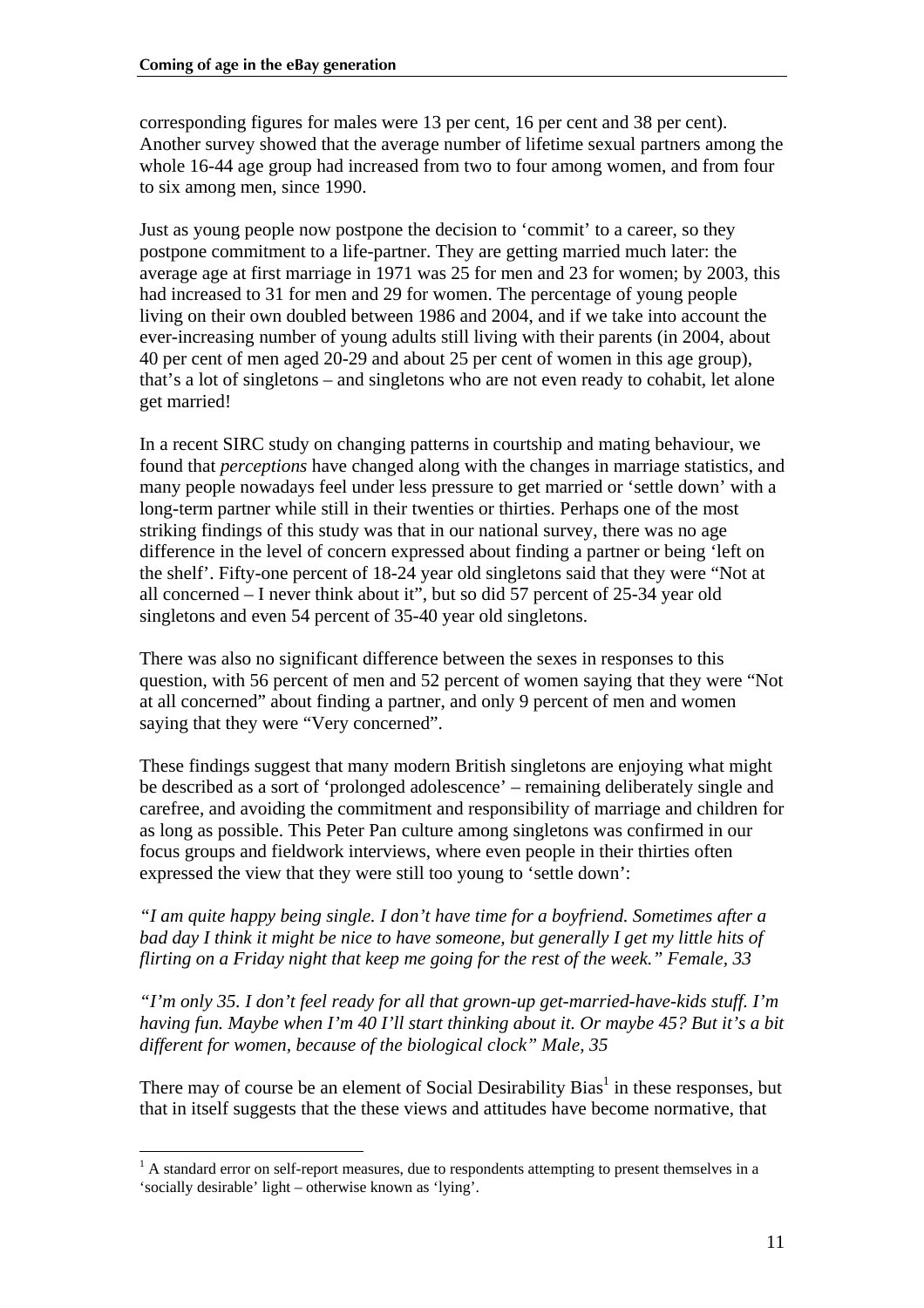single thirtysomethings feel that they should deny any concern about finding a partner, and claim to be happy with their single status, even if this is not quite what they actually feel.

Among young people, cohabitations increasingly tend to end in separation, rather than marriage – in 2001, a study found that people born 1970 were twice as likely as those born in 1958 to have experienced at least one partnership breakdown by the age of thirty. And, as we all know, 50 per cent of marriages end in divorce, with young couples, aged between 25 and 29, being the most likely to split up. These early marriages are now being called 'starter marriages' – marriages which are almost expected to fail, allowing the young partners to 'move on' and try again. Matehopping seems to have become almost as common as job-hopping.

Our interview and focus-group data suggest that, as with jobs, we should really be calling this 'shopping', rather than 'hopping': what we are seeing is not aimless, random promiscuity – the majority of young people still believe in marriage, and want to find a long-term partner; they are just prepared to wait longer, and, more important, to experiment, to 'try on' a number of relationships until they find the one that is right for them.

*"I think people sort of run away a little bit from getting a proper job or meeting someone, but I think the need to meet as many people as possible and to try as many things as possible before settling down is more the emphasis, rather than running away – so, making sure that when you do settle down, you have tried everything." Male, 25* 

*"In previous generations, people didn't really open up, there wasn't so much about relationships on the television – you couldn't compare your relationship to anyone else. I think subconsciously we rate our relationships against other people's." Female, 33* 

*"My relationships have never been particularly long – I won't put up with very much…I know what I want in a partner or the kind of elements or qualities I want in a future partner." Female, 22* 

Internet chatrooms and online dating agencies, and other new forms of organised matchmaking such as speed-dating, seem to facilitate the 'mate-shopping' approach to finding a partner:

*"With online dating, you can get an idea of what's out there, what's available – who's out there, I mean – you can browse those sites like match.com without signing up to anything…"* 

Interviewer: *"Like window-shopping?"*

*"Yeah* [laughs] *– just like that! When you're just mooching around, seeing what there is – ohmigod: I've even done it with a friend, y'know – like, clicking through it going 'Oh, he's cute' and 'What about this one?' and 'eeuw, yuk!'" Female, 33*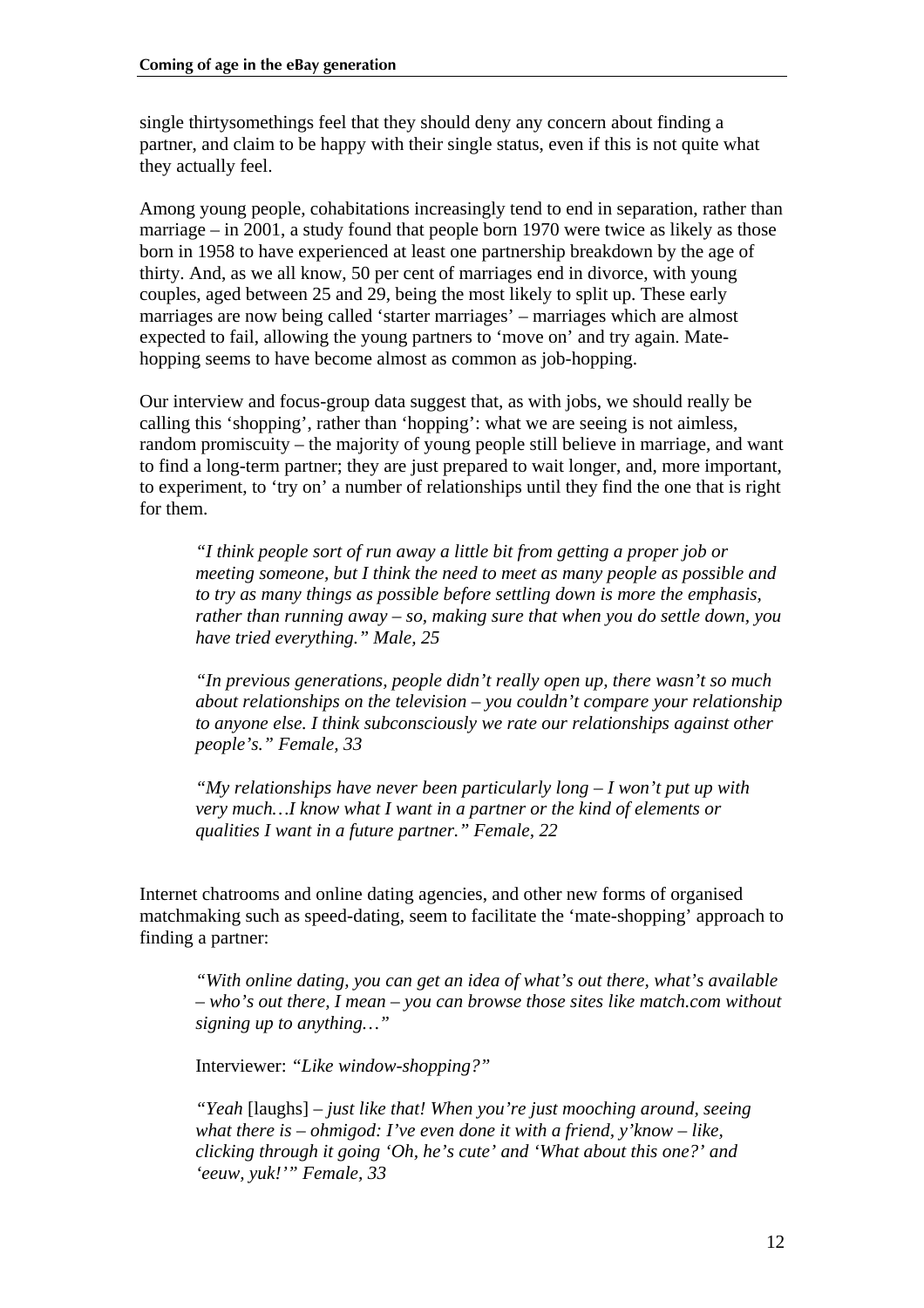As with jobs and careers, young people have high expectations of relationships, and are less willing than previous generations to 'settle for' an unsatisfactory partnership or marriage.

*"You know if you do go out with someone and they're not quite up to scratch, then you know they won't do." Male, 32* 

*"I think these days you can get married knowing that actually if he does beat you up, or you don't get on, you know there is something you can do about it, whereas I think before you just couldn't – you'd have to live with it…I think you subconsciously know there is a get-out clause." Female, 37* 

 *"I don't think it [the 'starter marriage'] is as calculated as that. I don't think anyone thinks to themselves 'ah, well I'll be in this marriage for five years and then I'll be on my second marriage'! I think the growth in the divorce rate might be a reaction to the different changes that people have to lifestyles…people change a lot more than they would have in the olden days…people change career and identity so many times that it's difficult to change together. I think that might have more to do with the fact that marriages crumble more than they did before – there is nothing to keep someone anchored in an unhappy marriage." Female, 22* 

*"If things aren't going well, you simply move on." Female, 36* 

*"I guess the sacrifices one makes in a relationship or at work are less, because you can always find something else." Male, 25* 

Some young people are worried that this tendency to 'move on' from an unsatisfactory relationship, rather than trying to work things out, may have gone too far, and that high expectations may lead to disappointment:

*"I suppose we don't think enough that things can be corrected – we just think 'ah, well, people used to stay together, but we don't do that now, let's move on.'" Male, 28* 

*"I think expectations are very high on everything in one's life and what it should be like, and that definitely includes a partner. I think there is a lot of disappointment and break-ups as a result of that expectation." Female, 22* 

These interviewees may have a point. A study in 2001 showed a startling increase in unhappy relationships: among those born in 1970, one in five men and nearly one in four women said they were unhappy with their partner, compared with just one in 30 among those born in 1958. A recent survey of 25-year-olds found that relationships were second only to careers, and about equal with debts, as a source of dissatisfaction for this age group – an aspect of their life that they felt 'needed sorting out'.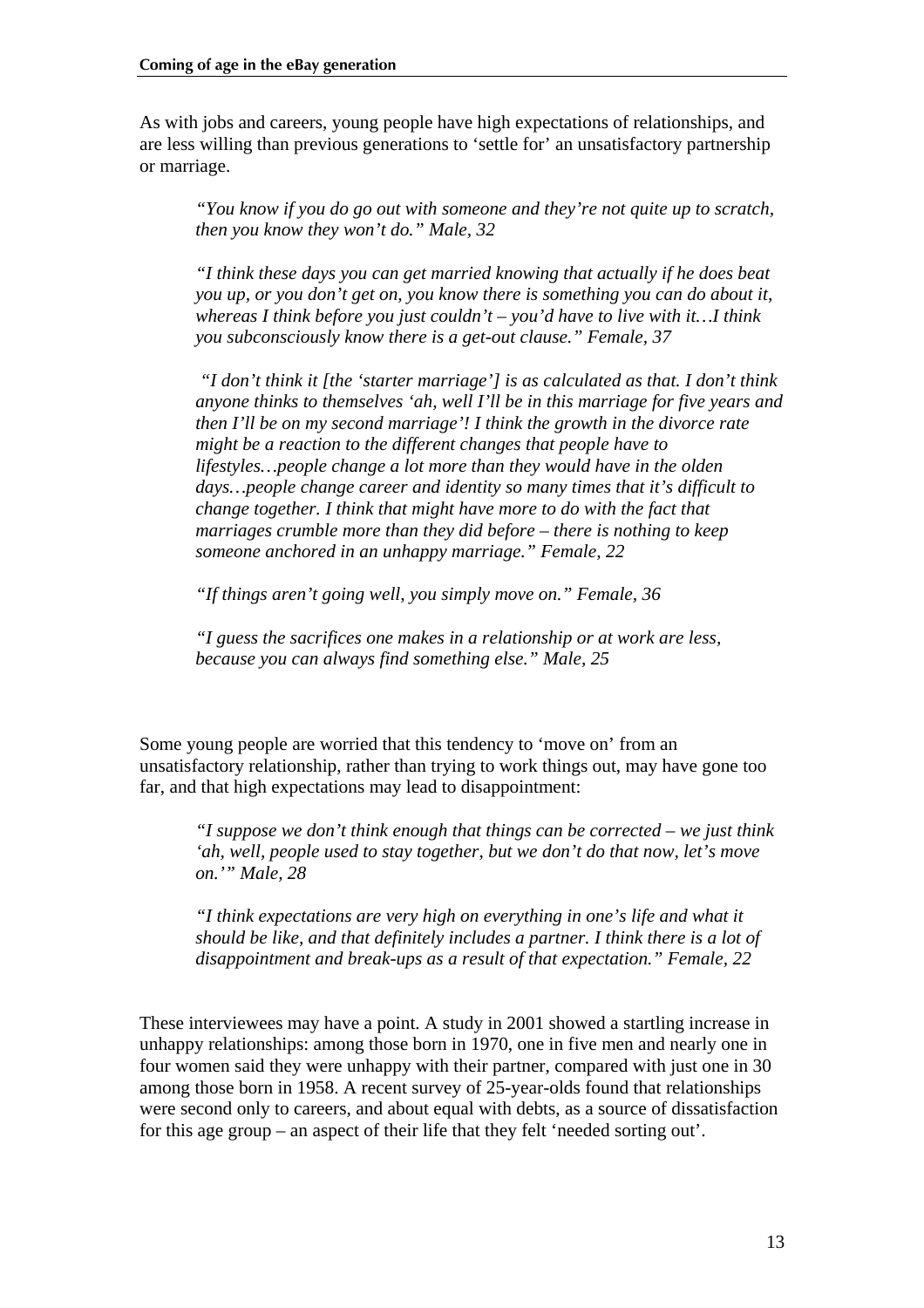But the view that one should not 'settle' for a less-than-perfect relationship is now widely accepted, and tacit acceptance of the 'starter marriage' is now increasingly common – even among the parents of the perfection-seeking twentysomethings. We were told of an 82-year-old grandmother, who said of her 21-year-old granddaughter's decision to marry a nice but not-quite-compatible man: "Oh well, I suppose she might as well get the first marriage over with while she's still young".

These trends have led some pundits to assume that we are as a nation abandoning marriage, that marriage and family are being rejected along with stable jobs and careers, in favour of more transient, uncommitted relationships. This is not the case. As with jobs, young people have higher expectations; they have become more choosy, taking longer to experiment in the hope of finding the perfect partner, but underlying all this apparent preference for the transient, desire for independence and general 'commitophobia' is a deep-seated need for security and stability. In a survey of 25 year-old women, 90 per cent said that they would like to get married, and that they expected their marriage to be faithful. In another study, 78 per cent of 25- to 30-yearolds said they thought it was wrong to have an extra-marital affair, compared with only 69 per cent of 45- to 50-year-olds.

Well over 80 per cent of us still get married, and today's young mate-shoppers are if anything more idealistic about marriage than their elders. Our interviewees made it clear that it is precisely *because* marriage is so important, such a big commitment, that they felt they needed to take their time and be sure that they made the right choice.

*"I think there is a huge difference between when you are married to someone and when you are not…I certainly see marriage as a life state as opposed to something transient." Female, 22* 

And when we asked our young interviewees where they saw themselves in 5 or 10 years' time, or what they saw as their next important 'life-change', almost all of them talked about marriage. We are not, it seems, moving towards a society in which relationships are all transient and marriage is just a temporary 'lifestyle choice', no longer valued or respected as an institution. There may be 'starter marriages', in the sense that early marriages often fail, but the vast majority of the young people entering those marriages *believe* that they are choosing a life-partner – even though their friends (and often parents) are perhaps wisely advising them to wait, to cohabit, to 'try it and see', to 'mate-shop' a bit longer before making such an important commitment. As the average age of first marriage has increased, the unwritten rules have changed, our perceptions have shifted: nowadays, people who get married in their early twenties (which used to be the norm) are regarded as too young, too immature to make such a critical decision.

What we are seeing is not the death of marriage and commitment and stability, but merely a postponement of these momentous life-changes – a postponement of the transition to adulthood, a 'Peter Pan Syndrome'. Perhaps because we are living longer, healthier, more affluent lives, we are now 'growing up' later – adolescence is being 'stretched' to include all of our twenties, and even much of our thirties. It has become a cliché to say that "30 is the new 20" or "40 is the new 30", but there is a great deal of truth in these statements.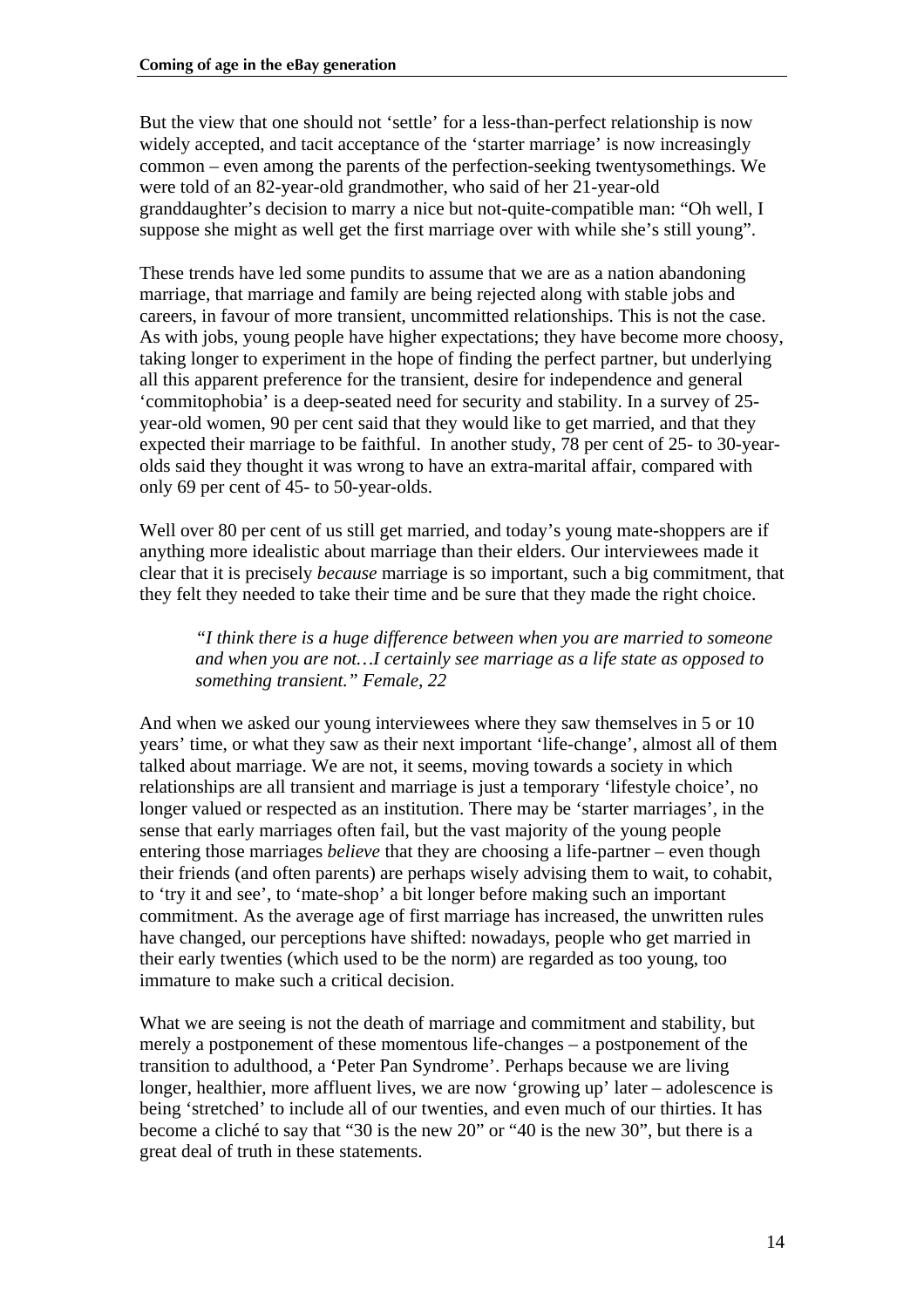## <span id="page-14-0"></span>**Lifestyle-shopping**

Even when they do get married, many young people now postpone having children (a significantly greater, irreversible and unequivocally 'adult' responsibility) for as long as possible: the average age of married first-time mothers has increased by almost 6 years since 1971 – from 24 to 29.9 in 2003. So, even if we cannot claim that '30 is the new 20', it is clear that 29.9 *is*, in a very real sense, the new 24.

In some cases, particularly among the educated, professional classes, having children is being postponed until the last possible (biological) minute, with increasing numbers of women now having their first child in their forties. A growing number of women are not having children at all – some forecasters predict that up to a fifth will remain childless in the not-too-distant future.

The postponement of childbearing seems to be related to the same combination of factors as the job-shopping and mate-shopping described above: increasingly high expectations, and the postponement of adulthood.

As well as postponing big grown-up decisions about marriage and children, many young people are not even taking what has traditionally been seen as the 'first step' towards adulthood: leaving home. We have already mentioned the startling recent finding that about 40 per cent of 24- to 29-year-old men, and about 25 per cent of women in this age group, are still living with their parents – although admittedly the majority are towards the lower end of this age range. Another study showed that one in four parents has adult children still living at home. Yet another found that one in six *30-year-olds* have either returned to, or never left, their parents' home.

Most of our older (40+) interviewees found this trend somewhat baffling: such dependence on parents would have been unthinkable when they were in their twenties – most were longing to leave home by their late teens, and did so at the earliest opportunity. Even the usual explanation – impossibly high current house prices, out of reach on most young people's incomes – cannot entirely account, they feel, for the numbers of young people staying at home:

*"I just don't understand it – we couldn't afford to buy houses either: I shared flats with friends, shitty run-down places, lived in a \*\*\*\*ing squat for a while. You didn't just go back and scrounge off your parents." Male, 52* 

*"Who says you have to buy a house? Rent a bed-sit, for Christ's sake! That's what we did – it's no worse than living in student digs. Running home to Mummy just wasn't an option – you wouldn't dream of it!" Female, 49* 

These grumpy adults may have a point. Even the most cursory of Google-searches on the word 'flatshare' yielded over a million sites, and a click on 'London' in the first available site gave over 600 possible shared flats and houses, most priced at between £300 and £450 per month, some at under £200 per month. Clearly, even in the most expensive city in Britain, most young people could probably afford to share a rented property, if they were determined to leave home, and prepared to make a few sacrifices. In one survey, 54 per cent of young adults still living at home said that they were 'content' to be doing so, and some of the young people we interviewed were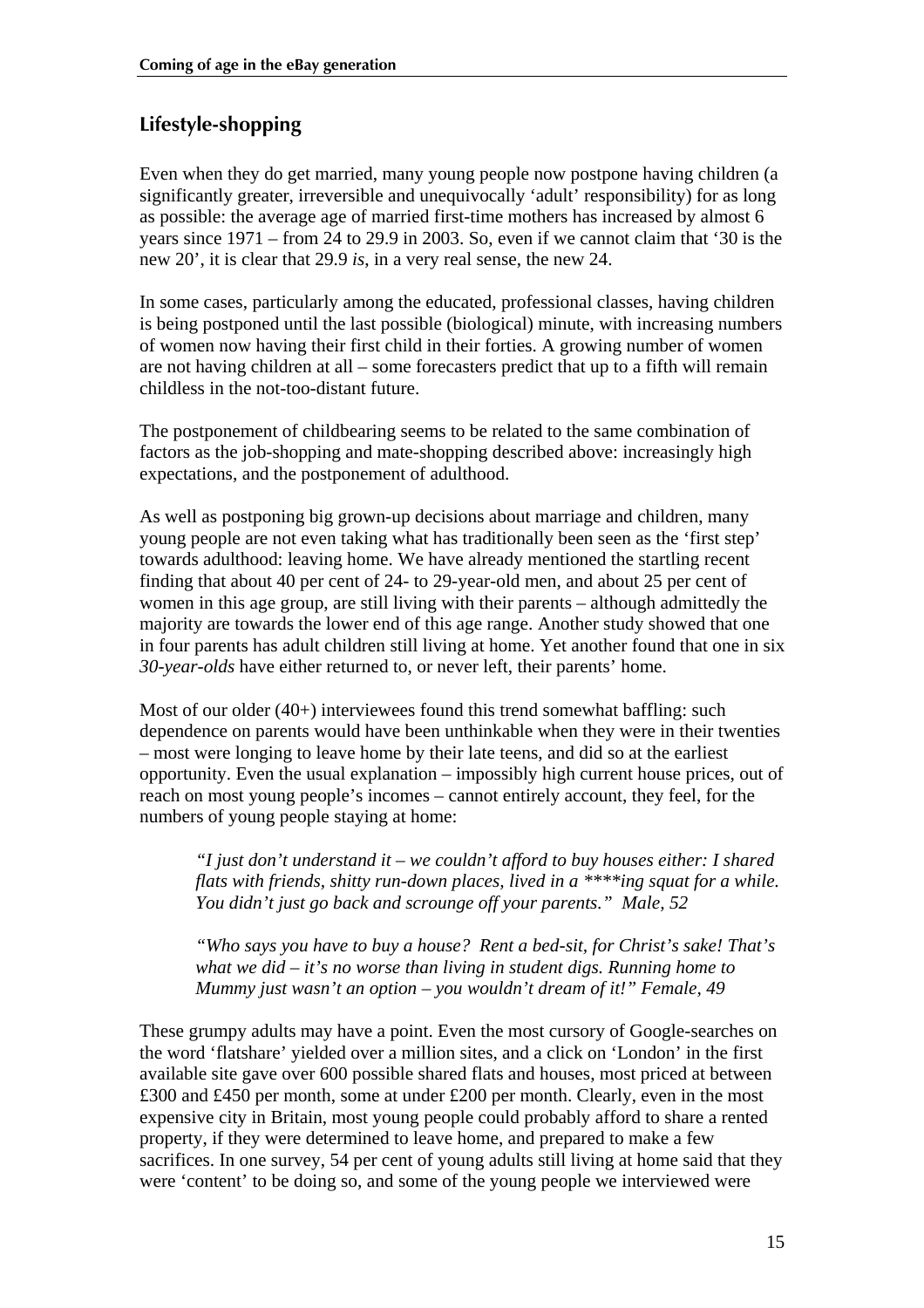prepared to admit that house prices are not the only factor, that there has been a shift in attitudes – in perceptions and expectations – as well. Although some young people feel 'forced' to live at home because they cannot afford to buy, others admit that this is a choice.

*"I think young people have higher expectations now. I stayed at home until quite late – 25 – when actually I could have rented somewhere. There is an obsession with home ownership in this country that is part of the problem – and it seems to be getting worse. In other countries it's OK to rent, everybody does, often until they are middle-aged before they even think about buying, and maybe even not then." Female, 32* 

*"I'm 28 and I've been living with my parents since graduating because I couldn't afford to buy. I suppose yes I could rent but I really hate the thought of renting." Male, 28* 

*"This generation are the world's oldest teenagers!" Female, 30* 

Again, we appear to be seeing another example of the 'perfection-seeking' that now characterizes many young people's behaviour patterns – along with that recurring theme of the postponement of adulthood, the Peter-Pan Syndrome. The two go together, it seems: in order to achieve the 'perfect' adulthood, with one's own house, not a rented or shared flat, adulthood must be postponed until one can afford it.

Even when they do leave home, many YEPPIES find themselves 'boomeranging' back again, usually when things go wrong with their finances, jobs or relationships – in other words, when their experiments fail, when they make an infelicitous jobshopping or mate-shopping choice. In one survey, one in four young adults (between age 20 and 30) said they had 'boomeranged' back to the parental home at least twice, and one in eight had returned at least three times. Since the late 1950s, the proportion of young adults who return home after officially 'leaving' has nearly doubled, from 25 to 46 per cent. The Social Market Foundation had called this new social trend 'lifelong parenting'.

An increasing number of those who do not return home are now living alone. In 1986, seven per cent of males aged 25 to 44 lived alone; by 2004, this figure had more than doubled, to 15 per cent. Females are less likely to live alone (the *Sex and the City* women – four single females, all living alone – are somewhat atypical), but the figure for the same age group has still doubled, from 4 to 8 per cent, between 1986 and 2004.

Whether alone, cohabiting or sharing, many young people seem to lead rather unsettled lives, moving house frequently, as well as the job-hopping and matehopping already discussed. These shifts are often connected, of course: young people may move house because of a job-change, or a failed relationship. Experimenting, 'shopping' for careers and partners requires a certain amount of physical mobility as well as psychological flexibility.

*"People who I work with have moved from Liverpool to south London just to get their career on track." Female, 37*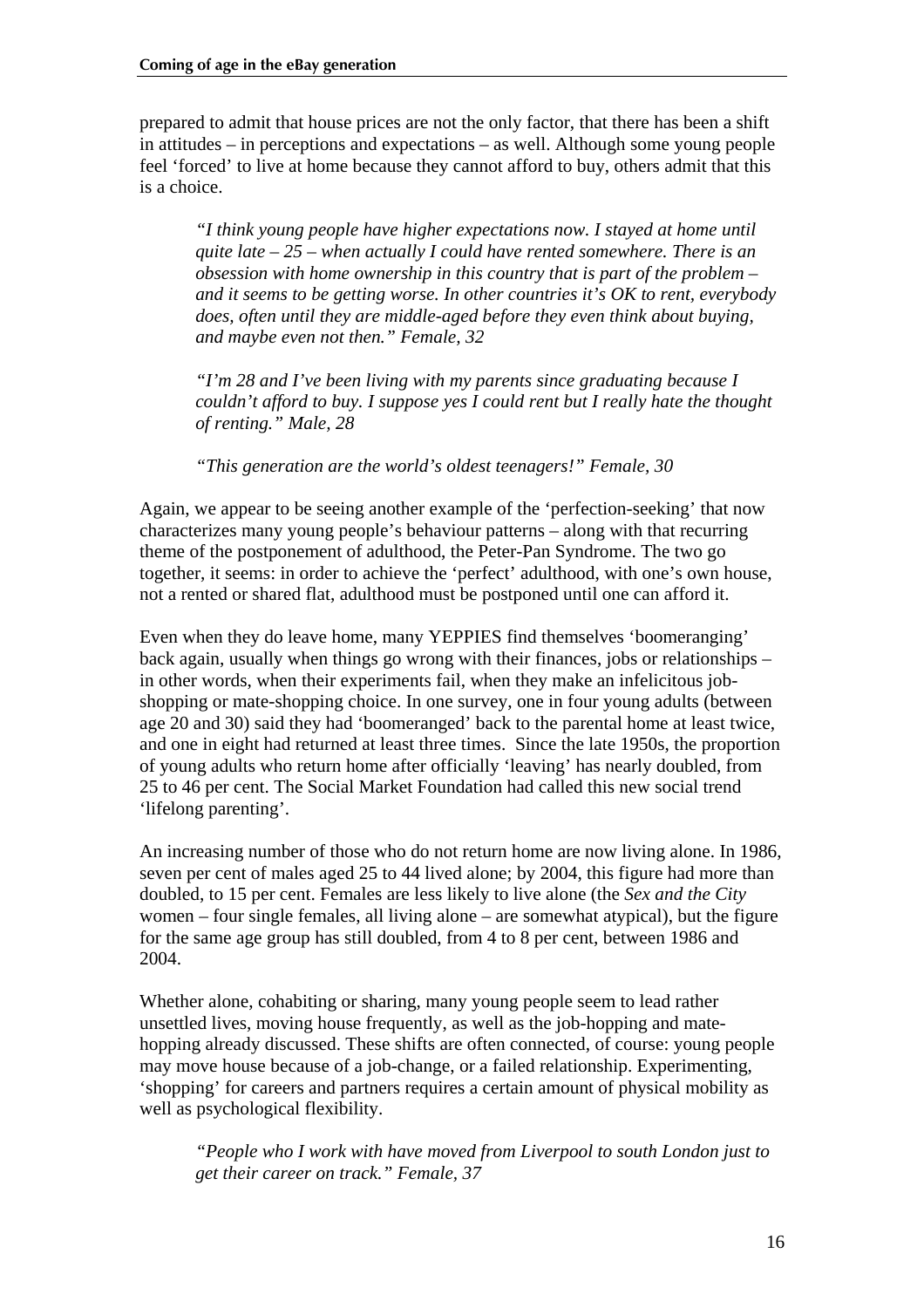*"It's linked with your job…you find somewhere to live that runs alongside your job." Male, 28* 

*"I've moved 7 times – various reasons, some of it was to better my job, go to college – other times it was to do with relationships." Female, 35* 

*"I've moved a lot mainly because the people I lived with kept getting married!" Female, 36* 

*"I lived with a boyfriend but that didn't work out so I moved back home for a bit, then shared with a friend but she got a job in New Zealand so I ended up back home again, then I got a job here and now I've moved in with [new boyfriend]…"Female, 28* 

*"I don't mind moving to Spain tomorrow because it's just packing and going and you don't really have to think what the consequences are because it's just you and your flexibility – your ability to adapt." Male, 28* 

But in young people's house-hopping, there may also be an element of perfectionseeking – the grass, for today's YEPPIES, is always greener somewhere else. We should be talking about 'lifestyle-shopping', rather than house-hopping: young people are experimenting with, 'trying on' different locations and living arrangements, in search of the lifestyle that best suits them.

*"Usually [I move] because it's the end of the year's contract – and by that point wanting to live somewhere else and more in with different people…time to 'move on.'"* 

*"I think I could end up hating it [London] as I've never lived there before in my life, but I'm prepared to take those risks because it's something I want to try out." Female, 33* 

*"The only thing wrong with Oxford is that it's not on the coast – I knew that when I moved here, but I didn't know how much it would matter…"Female, 36* 

*"Before I moved out of the city me and my friends were toxic Londoners in that we didn't think or feel we could live anywhere else…after having moved and lived here for a while I absolutely love it here, so I can at least visualise myself being somewhere else." Female, 25* 

*"We are more prepared to be challenging of either our environment, our relationships, our job, and not just 'settle' – there are more people prepared to move and not be scared of it, to get more satisfaction." Female, 37*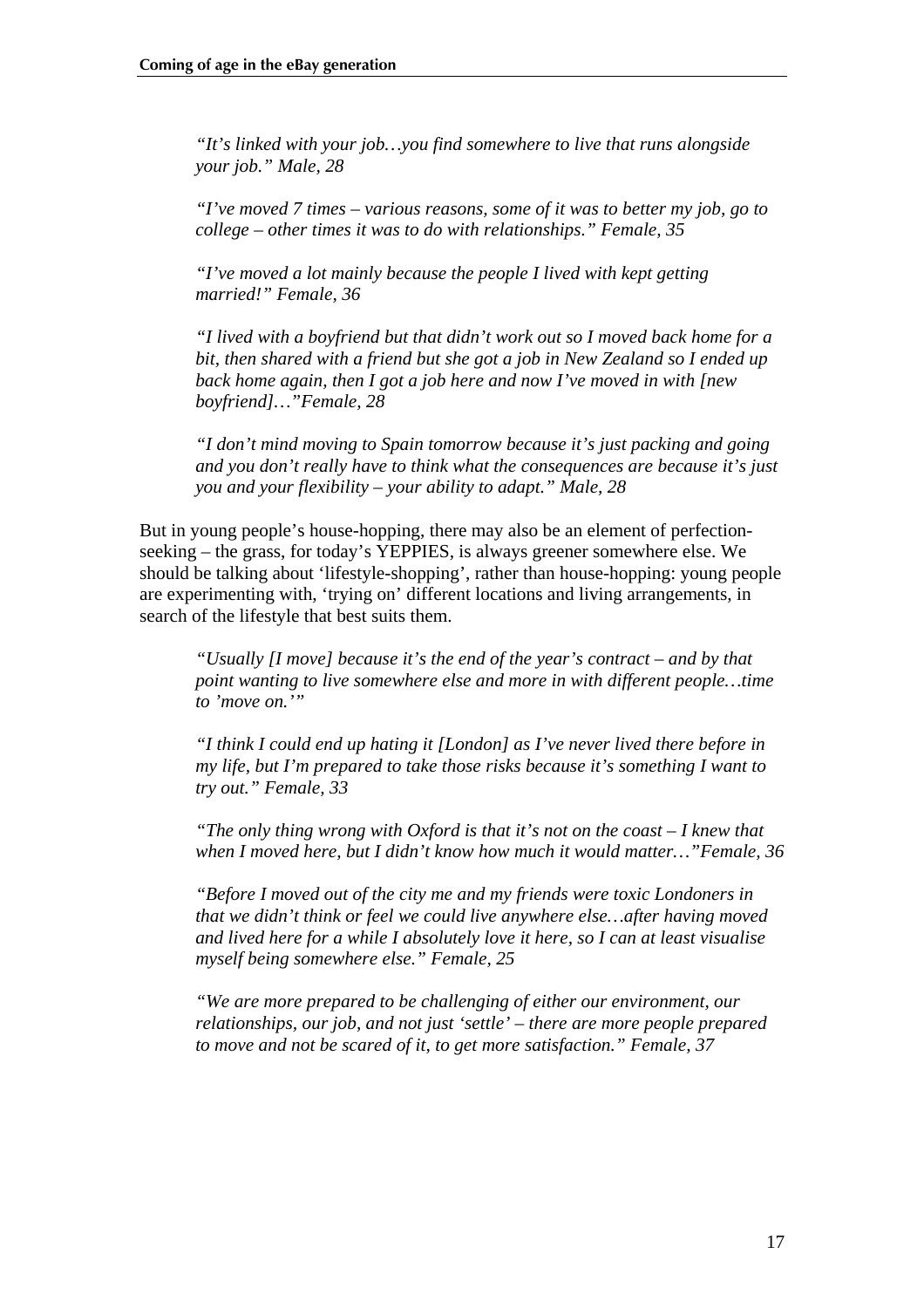#### <span id="page-17-0"></span>**The Peter-Pan Syndrome – the postponement of adulthood**

So - it seems that 30 really is the new 20. Both the statistics and the qualitative findings on the postponement of career choice, marriage, children and even just leaving home, indicate that adolescence is increasingly being prolonged – now stretching until at least the late 20s, if not later.

These trends are clearly not just about house prices, or changes in the job market: there has been a significant change in attitudes as well, not only among young people themselves, but among many of their parents as well.

Thirty, rather than the traditional 18 or 21, is now seen by many as the real point of transition to adulthood. This view is by no means universal, but other social trends suggest that it is becoming more widespread. It is no mere coincidence, for example, that 30<sup>th</sup>-birthday parties have increasingly become a 'big event' in many people's lives, a more significant 'rite of passage' than the  $18<sup>th</sup>$  or  $21<sup>st</sup>$  birthday, and certainly one that is the focus of much more anxiety and soul-searching. The  $18<sup>th</sup>$  birthday brings some new privileges, but very few responsibilities; the  $21<sup>st</sup>$  is just an excuse for a celebration; the  $30<sup>th</sup>$  is the one young people worry about, the benchmark date by which they feel they should have made some important decisions about their lives and careers, or at least cut the umbilical cord and left home…

There is an increasing reluctance among young people to make the transition to independent adulthood, along with increasingly high – in some cases unrealistic – expectations of a comfortable lifestyle. The Peter-Pan Syndrome means that even people in their 30s are still 'life-shopping', still trying to decide what to do with their lives, still searching for that elusive 'fulfilment'.

Why is this happening? The Peter-Pan Syndrome may be partly an effect of increasing longevity, as well as increasing affluence. We are living much longer, healthier lives than ever before in human history – every 'stage' of life, particularly old age, is now stretched over many more years. The middle, 'adult' stage of life, with all the responsibilities of work, will soon be officially 'stretched', with the raising of the retirement age. Nowadays, this prolonged middle stage will not only involve more years of work, but also more years of supporting one's grown-up children, and probably also one's elderly parents. We are perhaps understandably inclined to postpone the start of this 'adult', 'responsible' stage for as long as possible.

#### **The New Collectivism - Underlying need for security, stability and community**

Although they are willing, in some cases 'driven', to experiment and life-shop in search of perfection, YEPPIES have an underlying, often unconscious need for security – for a sense of stability and continuity, for a home, family, roots and community.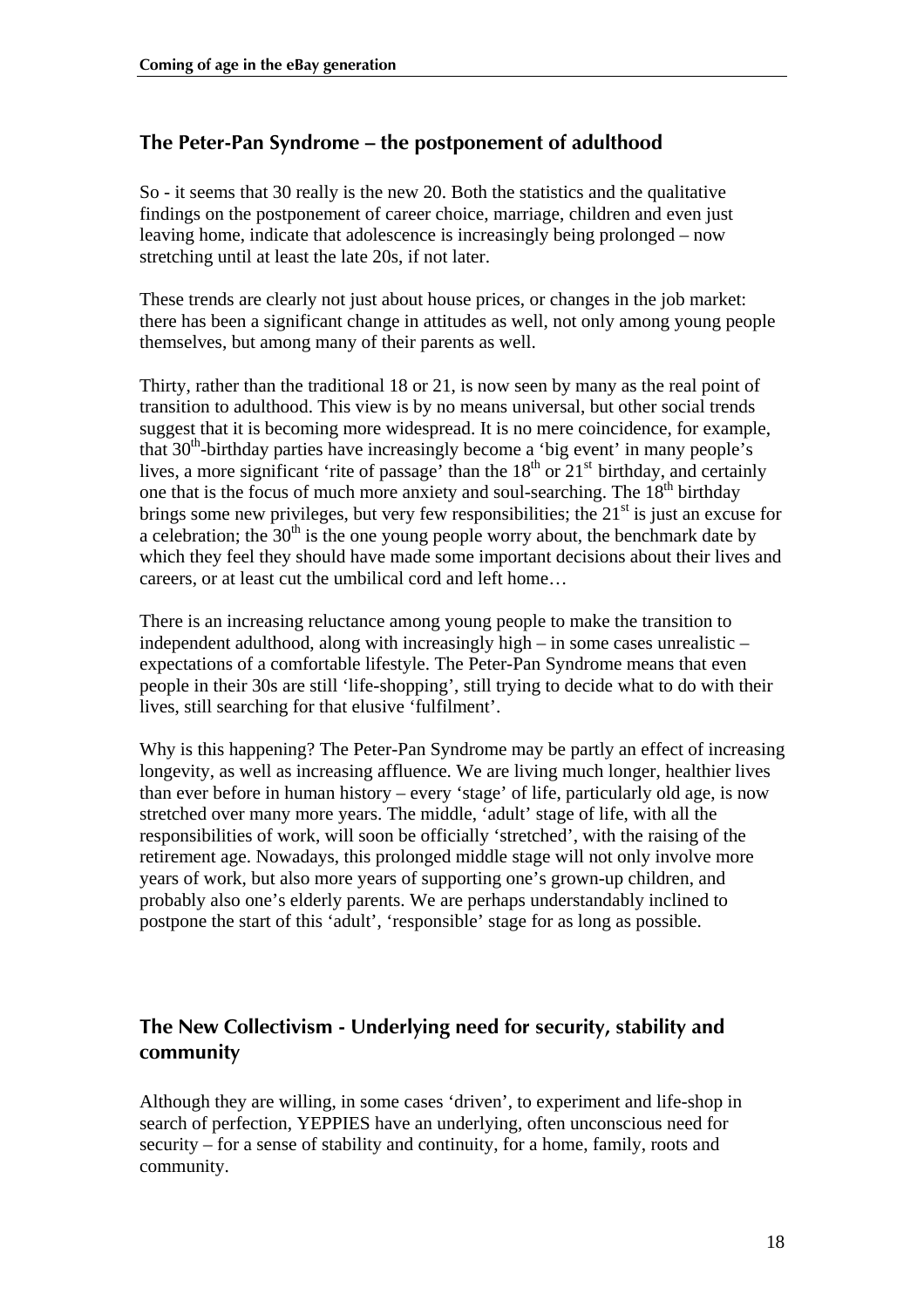*"I'm terrible like that if I go away for any length of time after about 6 months I'm like 'oh, I wanna go home' – more often than not unless I've got a job that I've got to finish then I'll come back ... because all the family are around here and, er, I grew up here so it's like you know people and you know where you are – your identity and your roots." Male, 32* 

*"We lived somewhere when I was 4 to 16 and we just knew everybody – I suppose I've longed to recreate that ever since I left, really…I would really struggle to leave here now because I love the idea of home, and just familiarity – it would be a huge trauma to do it now." Female, 36* 

The long terms goals of all our interviewees almost invariably included marriage, children, a stable career and a secure home. Typical responses, when asked where they saw themselves in 5 or 10 years' time included:

 *"Having children." Male, 28* 

*"Buying my first place and being settled in my career." Female, 25* 

*"Buying some property and finding a longer-term partner" Male, 32* 

*"I would say it would be children…" Female, 33* 

*"I'm gonna have to settle down a bit and buy some furniture and things like that…I wouldn't mind buying a painting, things like that – just having a few material items…" Male, 25* 

This underlying trend is evident in other SIRC studies, and other national surveys of young people, all of which indicate that the 'youth of today' are by no means as feckless, irresponsible and risk-seeking as they are often painted. When we studied British people's attitudes to work and money, we found that the 16-24 year olds are in many respects considerably more sensible and risk-averse than their parents' generation, the 45-54 year olds.

For example, when asked where they would like to be in ten years' time, nearly three quarters (72 per cent) of the younger sample chose the safe, sensible options of being 'settled down' or 'successful at work', compared with just 38 per cent of the older generation. Only 20 per cent of 16-24s chose the more adventurous option of 'travelling the world/living abroad', compared with 28 per cent of the 45-54s. The older age group was also twice as likely as the youngsters to want to be 'footloose and fancy-free'.

On the issue of 'having fun now vs thinking about the future', where one might expect the younger respondents to be at least a bit less cautious and responsible in their attitudes, particularly given that our younger sample started at age 16, we found that the views of young people and their elders were almost identical: only around 13 or 14 per cent of both age groups thought that 'at my age it is more important to have fun than to think too much about the future'.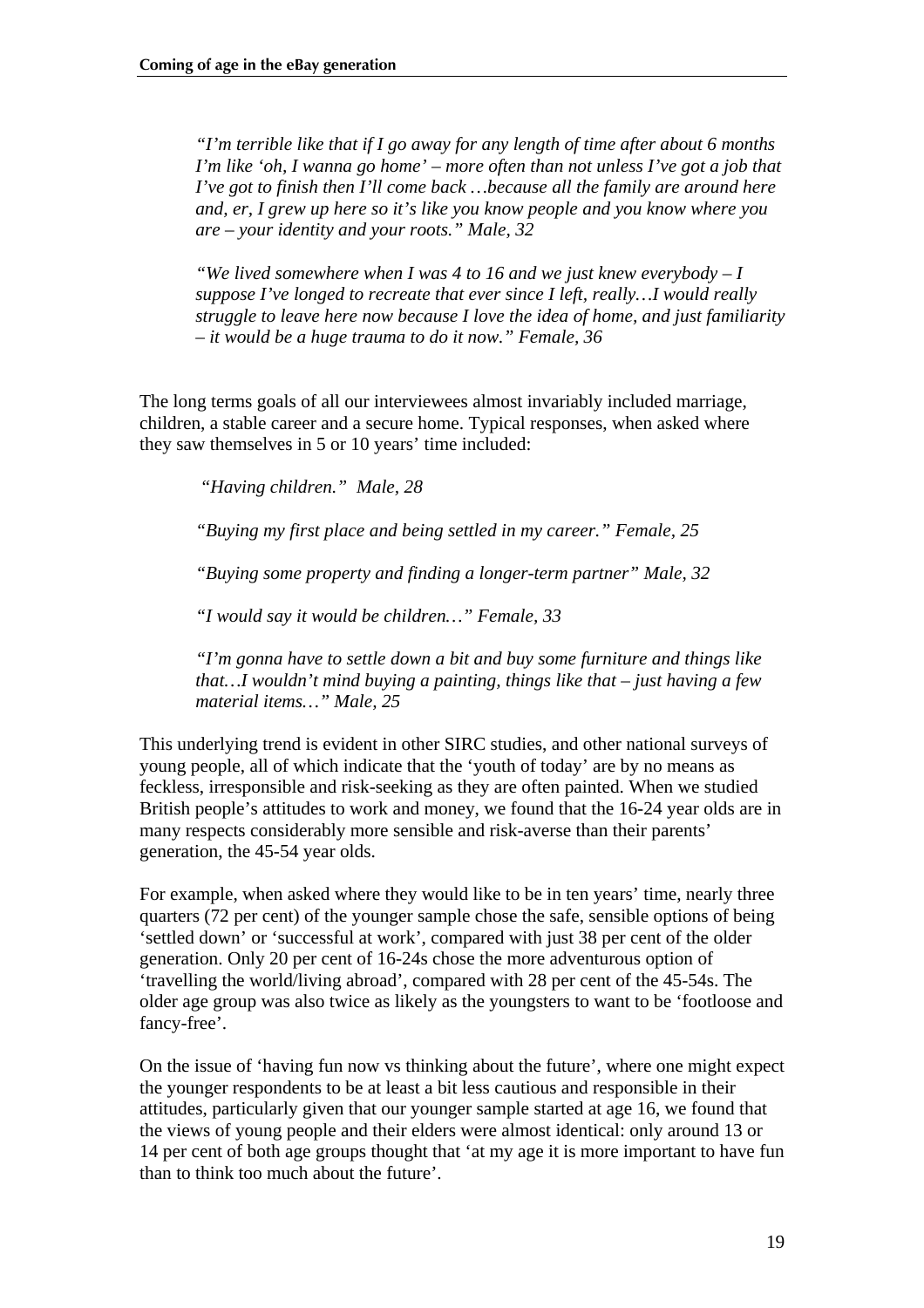<span id="page-19-0"></span>Young people are also more 'industrious' in their outlook than their parents' generation. Seventy per cent of 16-24s believe that 'getting ahead in life is down to hard work and dedication', while only 53 per cent of 45-54s share this diligent attitude, with 41 per cent adopting the more laid-back view that success is a matter of luck, contact or 'the right breaks'.

Even when it comes to money, young people are just as likely as their elders to be careful and responsible – in fact, we found that the 16-24s put a larger proportion of their income into savings than the 45-54s, and only 44 per cent owed money on credit cards and store cards, compared with 66 per cent of the older group.

The current trend of young adults outstaying their welcome in the family home can also be seen in this 'prudential' light: many admit that they do not want to rent because this would be 'throwing money away', unlike a mortgage, where the money is going towards 'your own bricks and mortar'. So although they could move out and rent, they stay in the parental home until they can afford to buy. Young people are prepared to sacrifice independence and adventure for the sake of future security and stability.

So, underneath all of the apparently random and restless job-hopping, mate-hopping, house-hopping, boomeranging and lifestyle-shifting, we can see that young people are actually, if anything, rather more conservative, moderate and conformist – and certainly more cautious and anxious – than their parents' generation. The majority have fairly unadventurous, bourgeois aspirations: they want to own their own house, find a good job, settle down, get married, have children, be successful at work and financially secure, and so on.

Although their expectations are higher – they are less willing to 'settle' for an unfulfilling job, an imperfect partner, a rented flat – their ambitions are *essentially* much the same as those of their parents. They want better, more personally 'tailored' versions of the same things their parents wanted, and they are prepared to experiment, to 'shop', for longer in order to find the life that fits and suits them best.

One of our focus-group participants summed up the new 'life-shopping' trend:

*"I think people are more 'consumer' about everything now: I'm 'consumer' in my job, I'm 'consumer' in my marriage, I'm 'consumer' in my relationships – and if it's not going well for me and not suiting MY needs then I'm outa here!" Female, 36* 

#### **The quarter-life crisis**

So why, you may ask, are so many of these YEPPIE life-shoppers having a 'quarterlife crisis'? Is there indeed such a thing as a quarter-life crisis? Or is this just a media invention, a trumped-up, hyped-up pseudo-problem, designed to sell Sunday newspapers and self-help books and fill up some air-time on daytime chat shows?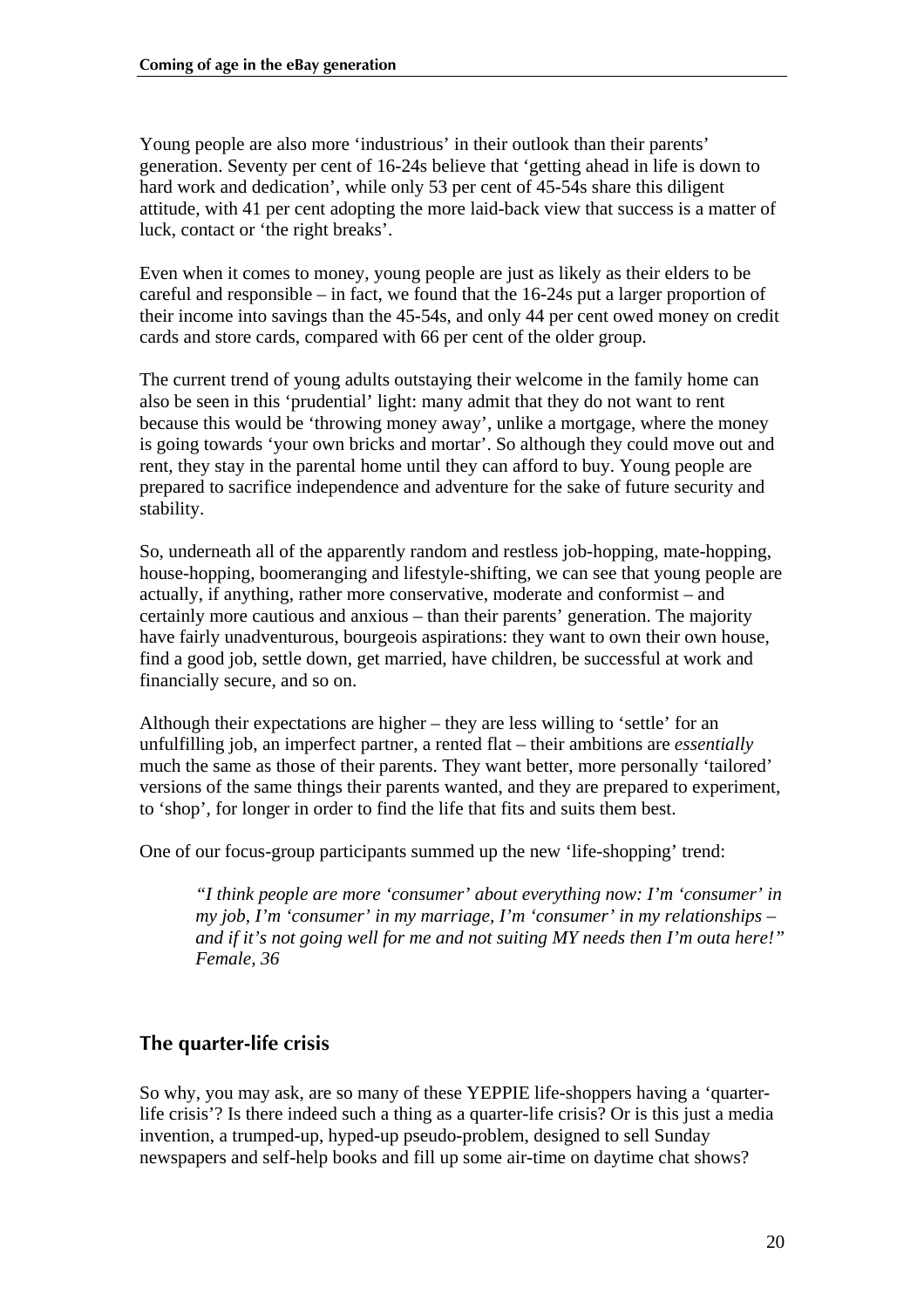A bit of scepticism here is essential. Some of the recent claims made about the 'quarter-life crisis' afflicting the nation's youth do not stand up to much scrutiny. One study, for example, grandly claims that no less than two-thirds of 25-year-olds are going through a 'quarter-life crisis'. On closer examination, what their survey actually asked was "As the thirty-year benchmark approaches, are there aspects of your life you feel you should be sorting out?" Sixty-six per cent of 25-year-olds said 'yes'. "This," the authors declare, "is tantamount to a quarter life crisis." Er, sorry, but no it's not. Think about it. Feeling that there are some aspects of your life that need sorting out is not a crisis. Most of us feel like that, most of the time. It's called 'life'. The truly astonishing finding is that one third of 25-year-olds have such perfect lives that they do not feel *any* need to 'sort out' *any* aspect of their trouble-free existence! What: no job worries, no relationship problems, no anxieties about getting on the property ladder, no concerns about debts, no nagging self-doubts of any kind? Who *are* these paragons?

Still, there is enough evidence, from other more reliable research, to show that a significant number of young people are undergoing, if not a crisis, then at least a period of uncertainty, and that some are having difficulty negotiating, or perhaps more precisely 'completing', the transition to adulthood. It does seem that many young adults are feeling confused or dissatisfied with their lot. Certainly, if the surveys are to be trusted, a large proportion of them *believe* that they are having a quarter-life crisis (or at least will *agree* that they are having a crisis if this is suggested to them, which is not *quite* the same thing).

It may be a slight exaggeration to call this awkward and potentially difficult transition a 'crisis', but nor would it be fair to dismiss it as merely a media invention, or a bit of spoiled-brat whingeing.

The transition to adulthood has certainly become an intensive period of 'lifeshopping' – and we all know how exhausting and frustrating any kind of shopping can be. When you are, in effect, shopping for your future, for your identity, for your life, it could easily feel like a crisis.

So, assuming that there is such a thing as the quarter-life crisis, we now have a clearer picture of what is causing it. The research evidence reviewed for this study, and our own focus-group and interview data, indicate that the so-called quarter-life crisis occurs:

- when YEPPIE life-shoppers are simply faced with too bewildering an array of apparently 'life-determining' or 'identity-defining' choices, and become paralysed with indecision;
- when YEPPIE life-shoppers' high expectations and their Peter Pan attempts to postpone adulthood – come up against the harsh realities of the grown-up world, in which debts have to be paid, mortgages are unaffordable, employers are not interested in your holistic personal development, and perfect fulfilment in career and relationships is just not so easy to come by;
- when YEPPIE life-shoppers' underlying need for stability and security comes into conflict with the transience and uncertainty of the life-shopping process itself – 'shopping' is by definition an unresolved and unstable state.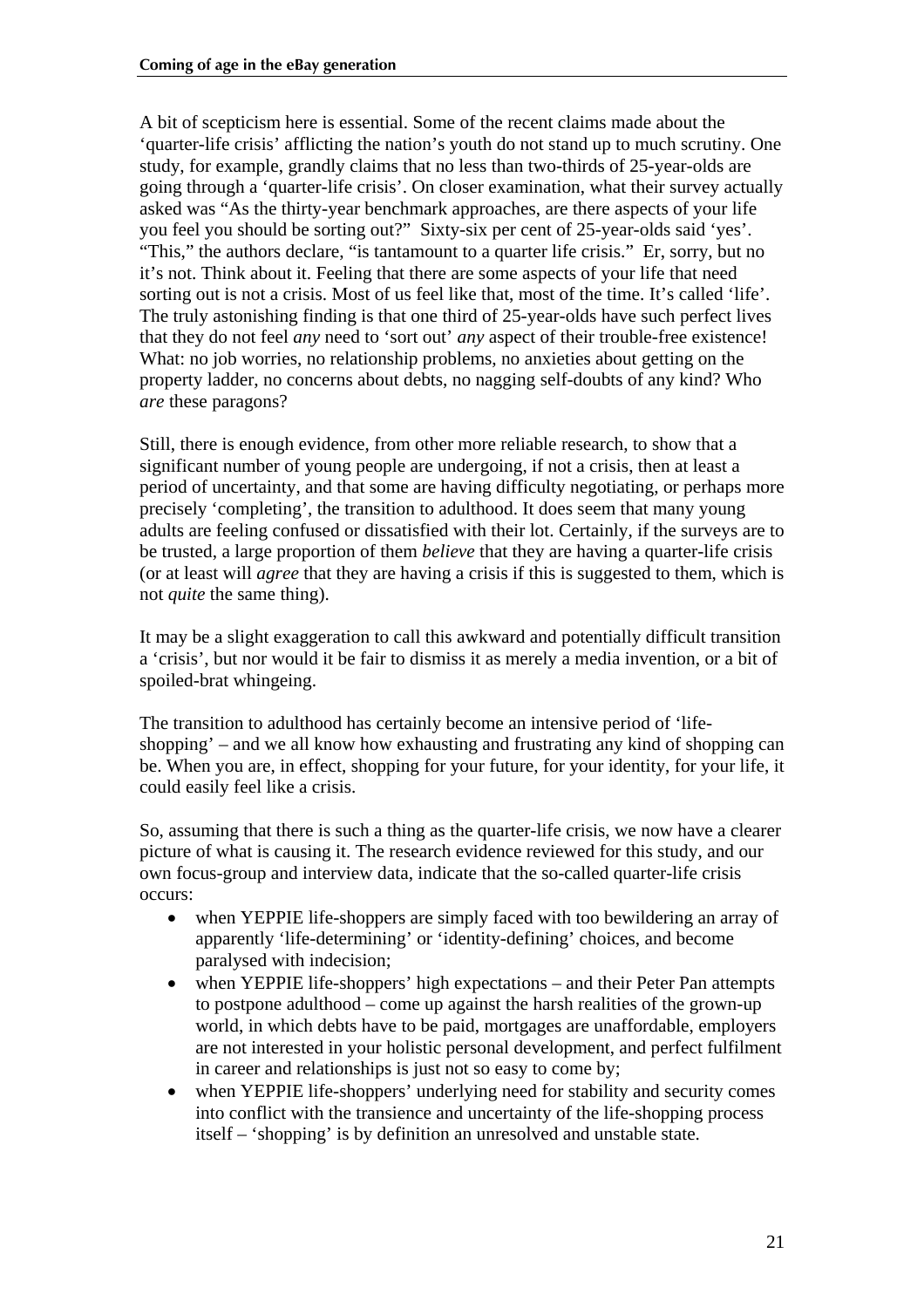### <span id="page-21-0"></span>**Life-shopping**

Once we see the transition to adulthood as a 'shopping' process, however, there are some positive elements to offset against the inherent difficulties and uncertainties. Indeed, without wishing to turn this research report into yet another self-help guide, advising young people to look at what they are doing as 'life-shopping' – rather than as a 'crisis' – might help to clarify the process and facilitate the transition for them. If there is one thing today's young people *do* understand and 'relate to', it is shopping!

It might help young people to see that 'life-shopping' – shopping for the right furthereducation course, gap-year activity, job, career, partner, friends, home, lifestyle – is in many ways very similar to shopping for the right shoes, holiday, laptop or mobile phone. What looks (and perhaps feels) like aimless, restless 'hopping' is in fact a new form of shopping. Indeed, young people's life-shopping behaviour often mirrors that of their 'normal' shopping:

- Some young people are 'smart' life-shoppers systematic and judicious about their task, doing their research, comparing options, weighing up pros and cons and making informed decisions.
- Others are 'browsers' and 'impulsive' life-shoppers drifting from job to job, changing partners, post-grad courses or career tracks on a whim; dropping it all to go travelling or have yet another 'gap year'.
- Some are 'fashion-victim' life-shoppers choosing careers and lifestyles on the basis of what sounds good or looks cool, easily swayed by glamour and glitter, rather than searching for options that really suit their needs, skills or personalities.

And with life-shopping, as with 'normal' shopping, there are the same benefits to be gained from a calm approach, giving oneself the time to research the available options and make an informed choice, and the same pitfalls associated with frenetic, illconsidered or last-minute impulse-buying – or indeed being too easily swayed by current fashion or the opinion of friends.

Having said that, 'browsing' and 'impulsive' life-shopping is not as ineffective as it might appear. While fashion-victim life-shoppers may well require a bit of guidance, 'browsers' who 'try on' a number of different careers and lifestyles, do eventually learn what they are good at, and discover who they are and what they want from life. Indeed, 'browsers' and 'impulsive' life-shoppers have the flexibility to change direction and 'move on' when something doesn't work out, rather than settling for an unsatisfactory relationship or unfulfilling job. In this, they may have an advantage over 'smart' life-shoppers, who can sometimes find it difficult to accept, after all that careful research and planning, that they have made a mistake.

The Internet has added a new dimension to the 'life-shopping' process, just as it has transformed more familiar kinds of shopping. It has made things both easier and more difficult – easier in that the range of choices, and information about them, is available at the click of a mouse; more difficult in that the vast array of choices, and the reams of information, can be overwhelming.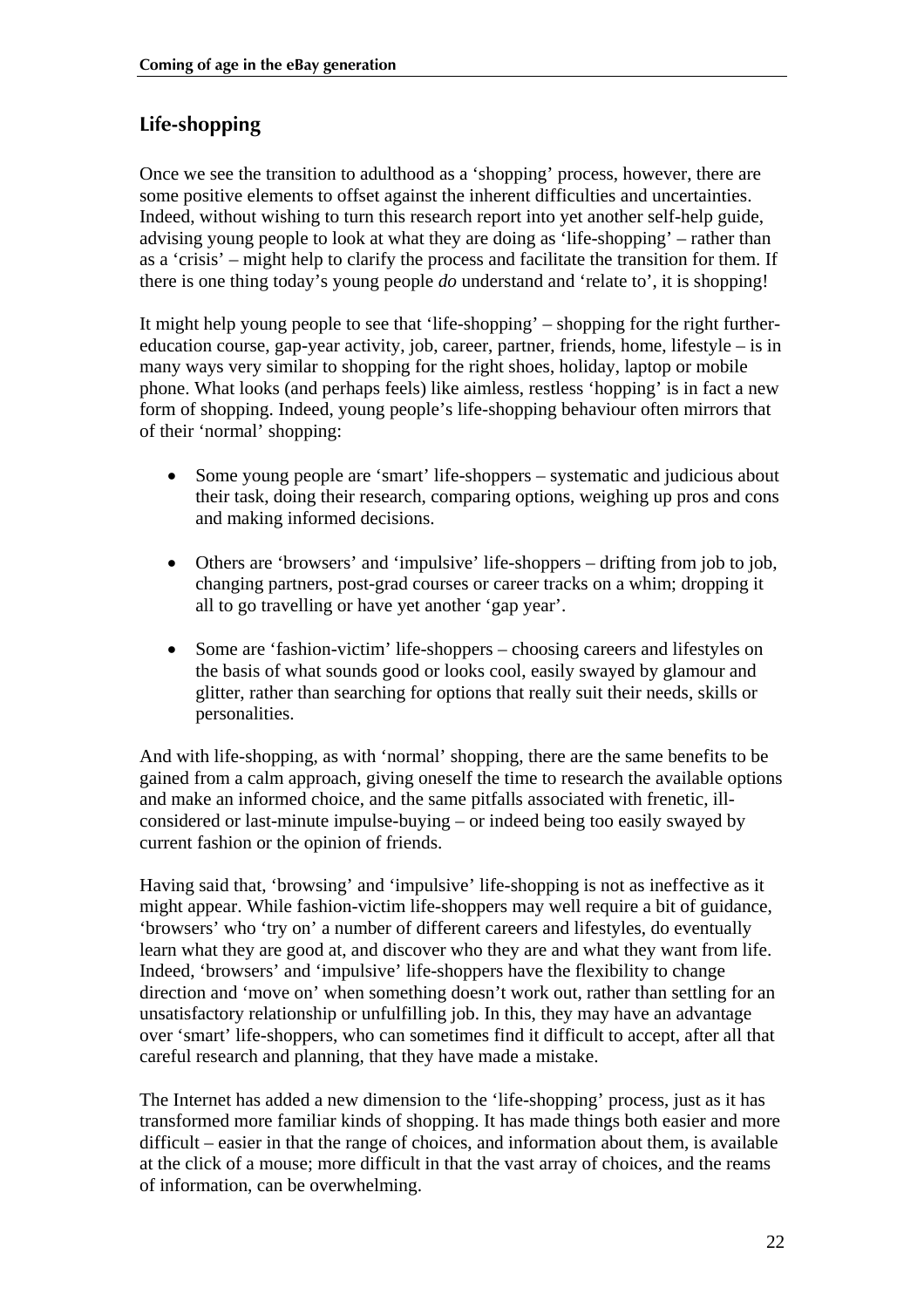Today's young people often do much of their 'life-shopping' online – not only searching for courses, gap-years, careers and flatshares on the Internet, but also 'shopping' for friends and even lovers in chatrooms, and partners in online dating agencies. Much of this online life-shopping is 'research' – 'browsing' or 'windowshopping' just to see what is available.

One of our focus-group participants described her twenty/thirtysomething age-group as "the try-it-and-see generation", and this was a recurring theme throughout our research – the increasing tendency to 'experiment' with different jobs, partners, lifestyles. In this context, many of our interviewees talked about the need to 'move on' when a job, relationship, location or living arrangement is found to be unsuitable or unrewarding. Indeed, the expression 'move on' is now mostly used (some would say over-used) in a purely psychological sense, suggesting the need to shed emotional 'baggage', clear one's mind, 'draw a line under' an unsatisfactory episode and start afresh, with a clean psychological slate.

This 'moving on' is closely related to another key element of the current zeitgeist: the concept of 'de-cluttering' – again, a term that is used to refer not only to the physical clearing of space by getting rid of unnecessary or unwanted items, but also to the sense of release and freedom that can be obtained through such purging. In order to 'move on', physically or emotionally, one has to 'de-clutter'.

At the same time, we are all constantly urged to avoid waste, to recycle wherever possible, rather than just throwing things away. In this age of experimenting, this 'try it and see', 'consumer' generation, young people 'shop' for identities and lifestyles as they experiment with ever-changing fads and fashions in clothes, music, mobiles, ring-tones, etc. But there can be an element of guilt, even for these voracious consumers, in simply discarding unwanted items (re-defined as 'clutter') upon discovering that they do not quite fit one's current image of oneself – not to mention the fact that constantly changing identities in this way can be expensive. eBay – the online equivalent of a car-boot sale – allows us to 'recycle' our clutter instead, and 'move on' with a clear conscience, knowing that someone else will benefit from our de-cluttering, and that we will have money in our pocket to experiment with something new.

We mentioned above that 'life-shopping' – for careers, partners, homes, lifestyles – is in many respects similar to 'normal' shopping for, say, clothes, holidays, computers or mobile phones; and that there are advantages in both cases to taking a calm, thoughtful approach, as opposed to last-minute, fashion-driven impulsiveness. At the same time, however, it is helpful in both cases to acknowledge that some mistakes will inevitably be made, and to allow for a certain amount of experimenting.

With 'normal' shopping, if you get it wrong, you can always sell the thing on eBay. With 'life-shopping', it's not quite that simple (eBay does not, as yet, have a section for outgrown boyfriends or ill-fitting jobs), but most young people still find ways of 'moving on', 'drawing a line', 'de-cluttering' and starting afresh. Avoiding the quarter-life crisis seems to be, at least in part, about recognising that one is not bound, at the age of twenty-five or even thirty-five, by a life-choice that turns out to be inappropriate. Seeing these inevitable errors, false-starts and other vicissitudes as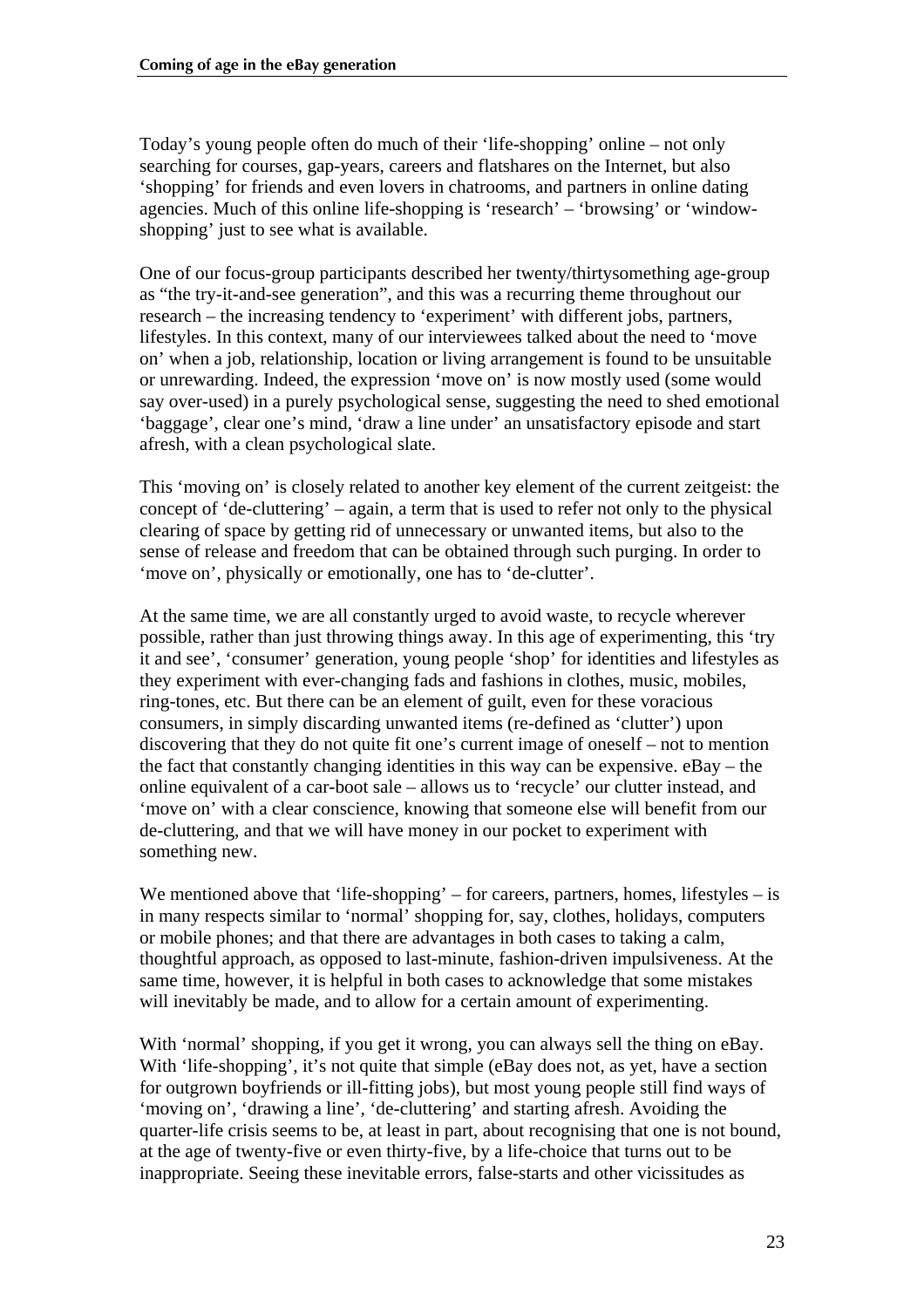<span id="page-23-0"></span>'life-shopping mistakes', rather than as crises or disasters, might help to smooth the YEPPIES' transition to adulthood.

#### **Future life-shopping: what does the future hold for the eBay generation?**

All of the current indications point to an increase in the 'Peter-Pan Syndrome' – in the tendency for young people to postpone the transition to adulthood. There will also be increasing *acceptance* of the prolonged adolescence that we are currently witnessing. Although this may be expressed in different terms, it will increasingly be regarded as normal for young people to continue 'life-shopping' well into their late twenties, and even thirties.

While it is difficult to put exact dates on these trends, we estimate that by about 2012, the Olympic year, 'life-shopping' well into one's late 20s will have become the norm. In a very real sense (and at the risk of finding myself yet again in Private Eye's 'Neophiliacs' column), I would say that by 2012, 30 will be the new 20, the new 'official' age for transition to adulthood.

The trend towards adult children living at home, or 'boomeranging' back to the parental home, will increase – by 2012, it will no longer be regarded as abnormal for people in their late twenties to be still living with their parents. It is likely, however, that new unwritten rules will be negotiated, whereby adult children are expected to contribute more, either financially or in other ways, to the family household.

Although YEPPIES are here to stay, we should remember that these young people are *shopping,* not hopping. They are not restless and feckless and irresponsible, but cautious and essentially 'conservative'. The majority will settle down, buy houses, get steady jobs, get married and have children just as their parents did – although the average age at first marriage, and age of starting a family, will continue to rise. In fact, we estimate that by 2012, people getting married in their twenties will be regarded as 'too young', too immature to make such a big decision – and many of these 'starter marriages' will fail.

Our research, both for this eBay study and other projects, indicates that 'mateshopping' will increasingly involve dating agencies and other forms of 'organized matchmaking'. Organized matchmaking has in fact been the norm throughout human history, and still is the norm in most cultures around the world – with tribal elders, family, village matchmakers, clan leaders and others ensuring that young people are not left to undertake the difficult task of mate-selection unaided. Dating agencies are re-incarnations of traditional, essential matchmaking practices. Sometime in the future, our grandchildren will look back on late- $20<sup>th</sup>$ -century 'random mating' and laugh at our brief, misguided, unsustainable attempt to cope without matchmakers.

The New Collectivism, the need for a sense of community, the longing for more 'primitive', pre-industrial patterns of communication and relationships – close family and community ties, 'tribalization', etc. – will increase. Those YEPPIES who do leave home, and find themselves feeling alienated and isolated in modern cities, will increasingly form 'neo-tribes' and 'pseudo-kin' relationships with other like-minded young people, in an attempt to re-create the sense of family and community they have